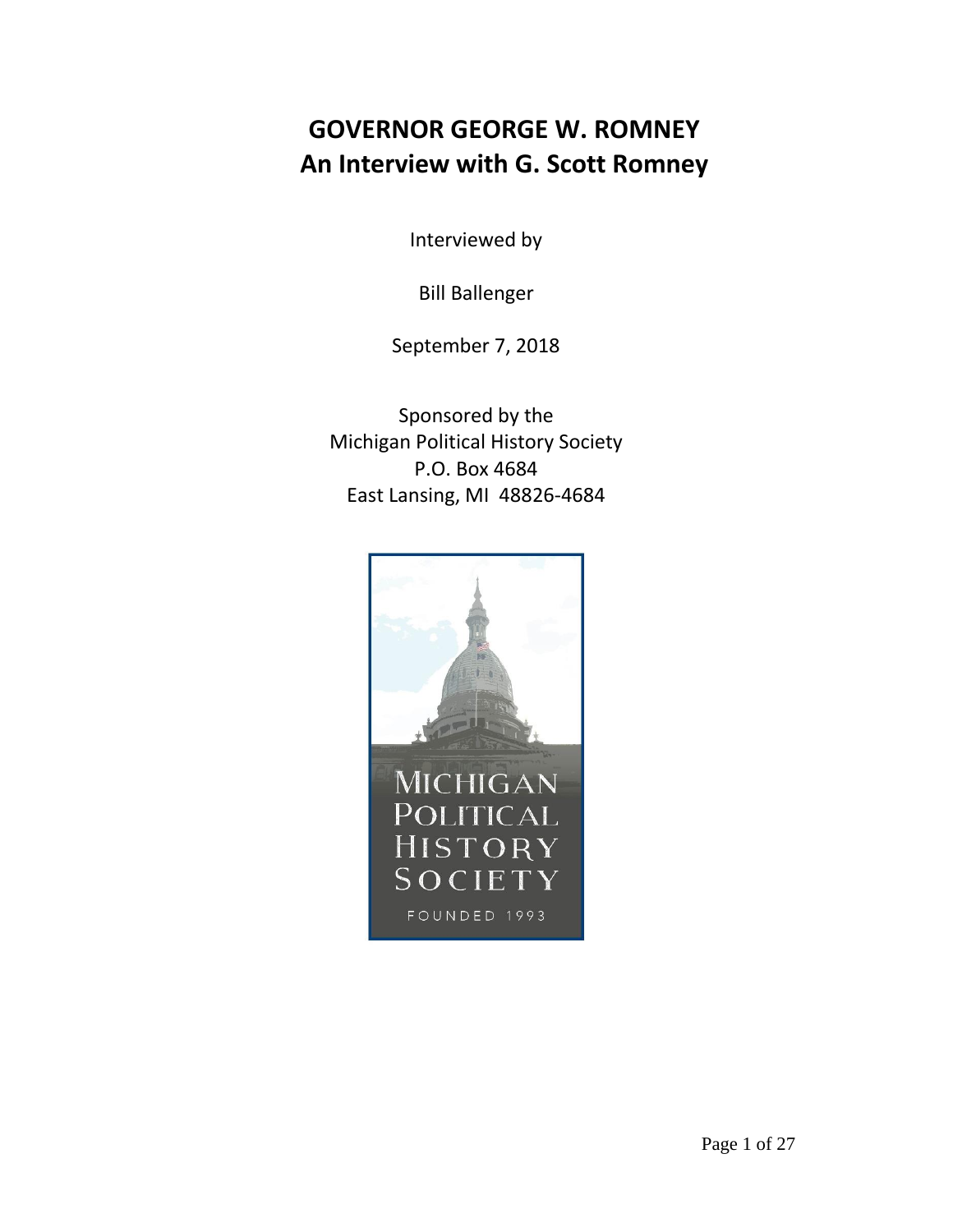Bill Ballenger: This interview for the Michigan Political History Society comes to you courtesy of the James J. Blanchard Living Library. Bill Ballenger: Scott Romney, welcome. G. Scott Romney: Thank you, happy to be here, Bill. Bill Ballenger: Your father, George Wilcken Romney, much has been written about him over the years. Unfortunately, nowadays a lot of people don't realize what a family background he had before he ever came to Michigan. Can you tell us just a little bit about the family background, his birthplace, his upbringing, and so forth? G. Scott Romney: Well he was born in Mexico actually. His father went down as a young man with his grandmother and went to Mexico in the 1890's. The Mormons went there, a lot of them, to escape persecution for polygamy. His grandfather was a polygamist and so they went there and lived there. When he was about four years-old, they were driven out by Pancho Villa. The Mexican Revolution took place and he was a refugee in El Paso for six months, living in a dirt-floor lumberyard. Then his father and mother lived in the west, Idaho and Utah. He went to six different grade schools by the time he was in the sixth grade and ended up in Salt Lake City, Utah. That's where he ended up spending his teenage years. Bill Ballenger: Wow. What a story. I never heard the El Paso story before. That's a new one. Okay. So he's in Salt Lake City. What? Is he about 17, 18? G. Scott Romney: He was there a little earlier than that, 14 or 15. He met my mother in high school there and fell in love with her and chased her from then on to try to marry her. Bill Ballenger: Did he ever go to college? G. Scott Romney: We went to college. He went to a school that was there that no longer exists called LDS Business College, but he only went there one year. He went to a couple other colleges and I'm not even sure of the names of them, but one was in California for a year and another one for a year. He never graduated from college. Bill Ballenger: Okay. So he chased your mother to Washington? G. Scott Romney: He went on a mission for our church to England, and when he came back, my mother's father had become the Federal Radio Commissioner of the United States. Her father served as the Federal Radio Commissioner under Calvin Coolidge, Herbert Hoover, and Franklin Delano Roosevelt. So she was in Washington, DC and she was a promising actress and she was taking acting lessons in New York. So he chased her to Washington and got a job there so he could try to be with her there. He got a job actually as a stenographer for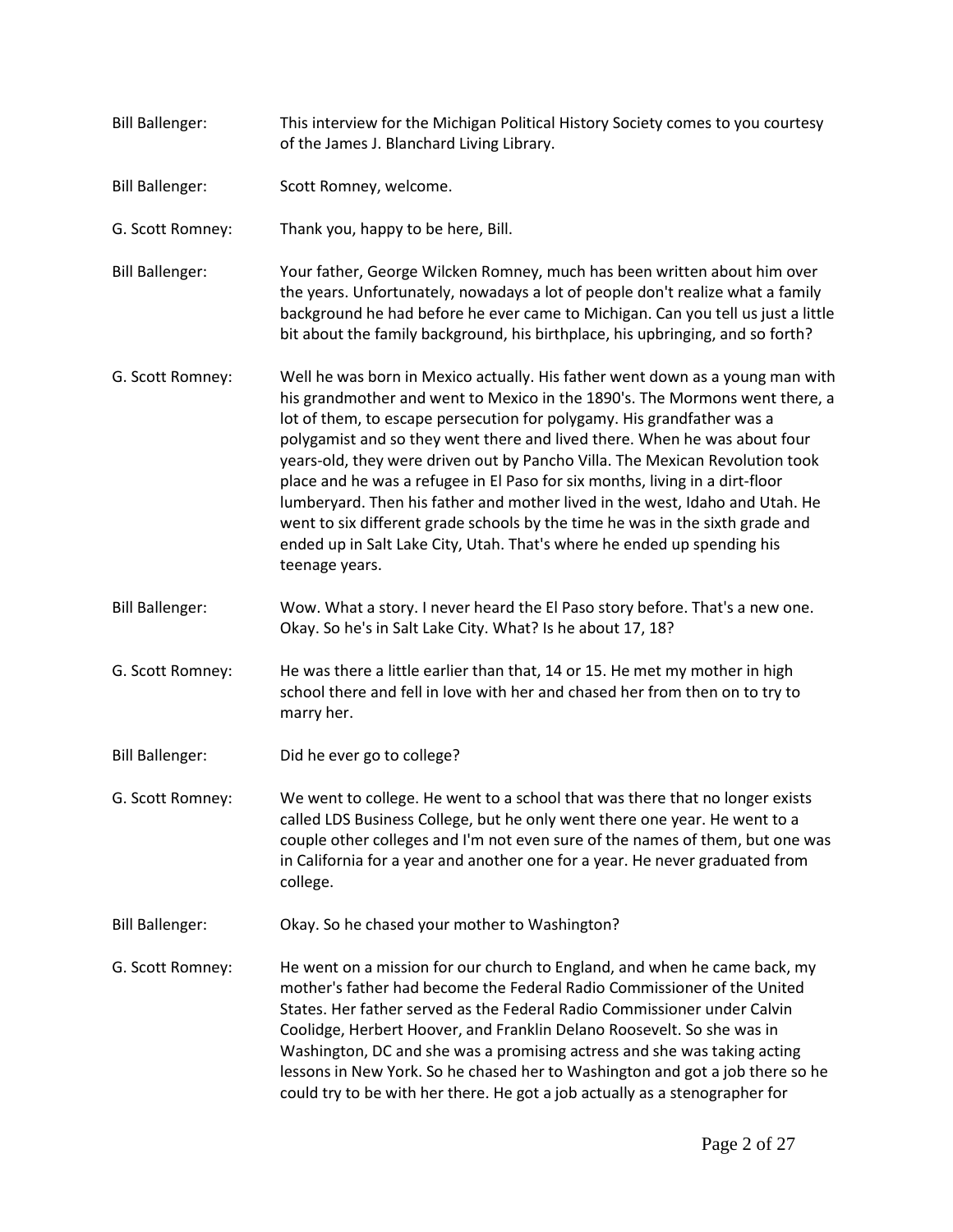|                        | Senator Walsh from Massachusetts, and he ended up not being able to take<br>stenography so the senator made him a tariff expert. So he was a tariff expert<br>for him for a while.                                                                                                                                                                                                                                                                                                                                                                                                                                 |
|------------------------|--------------------------------------------------------------------------------------------------------------------------------------------------------------------------------------------------------------------------------------------------------------------------------------------------------------------------------------------------------------------------------------------------------------------------------------------------------------------------------------------------------------------------------------------------------------------------------------------------------------------|
| <b>Bill Ballenger:</b> | That sounds like a better career path. So her name was Lenore LaFount.                                                                                                                                                                                                                                                                                                                                                                                                                                                                                                                                             |
| G. Scott Romney:       | Lenore LaFount.                                                                                                                                                                                                                                                                                                                                                                                                                                                                                                                                                                                                    |
| <b>Bill Ballenger:</b> | Yes, as an actress. So he's in Washington. Is she in Washington? Was she trying<br>to go to Hollywood?                                                                                                                                                                                                                                                                                                                                                                                                                                                                                                             |
| G. Scott Romney:       | She was in Washington and she ended up taking acting lessons in New York<br>from a famous teacher there, and she ended up going to Hollywood. She was<br>offered a job at MGM at the time for \$50,000 a year and she turned that down<br>to marry him.                                                                                                                                                                                                                                                                                                                                                            |
| <b>Bill Ballenger:</b> | Whoa.                                                                                                                                                                                                                                                                                                                                                                                                                                                                                                                                                                                                              |
| G. Scott Romney:       | They got married and had their honeymoon in Lake Tahoe, California.                                                                                                                                                                                                                                                                                                                                                                                                                                                                                                                                                |
| <b>Bill Ballenger:</b> | So they came back to Washington and what did he do then for a living?                                                                                                                                                                                                                                                                                                                                                                                                                                                                                                                                              |
| G. Scott Romney:       | He came back to Washington and he worked for the Aluminum Company of<br>America. He was a lobbyist and also helped sell some things. I don't remember<br>exactly what he sold, but he sold the aluminum that went into the Washington<br>Monument. My two sisters were born there.                                                                                                                                                                                                                                                                                                                                 |
| <b>Bill Ballenger:</b> | Well so was that the reason he ended up coming to Michigan?                                                                                                                                                                                                                                                                                                                                                                                                                                                                                                                                                        |
| G. Scott Romney:       | No. Actually what happened in Washington was that, when he didn't get a<br>promotion at the Aluminum Company of America, he quit. He felt he was<br>entitled to the promotion and didn't get it. ALCO was then broken up. It was an<br>antitrust split up, and a fellow named Pike Johnson who knew him<br>recommended him to be the head of the Automobile Manufacturers Association<br>which was a coordinating body for the auto companies in Michigan. So he took<br>the job in his 30's, 31 years old as the head of the Automobile Manufacturers<br>Association in Michigan. That's how he came to Michigan. |
| <b>Bill Ballenger:</b> | So he came just before World War II?                                                                                                                                                                                                                                                                                                                                                                                                                                                                                                                                                                               |
| G. Scott Romney:       | It was 1939 and then as the war broke out, the Automobile Manufacturers<br>Association was put in charge of coordinating the war production of the auto<br>companies. So at 32, he was in charge of coordinating the war production for all<br>the auto companies. That's what really got him started in his career in Michigan.                                                                                                                                                                                                                                                                                   |
| <b>Bill Ballenger:</b> | When he first came back with his two daughters, you weren't born yet.                                                                                                                                                                                                                                                                                                                                                                                                                                                                                                                                              |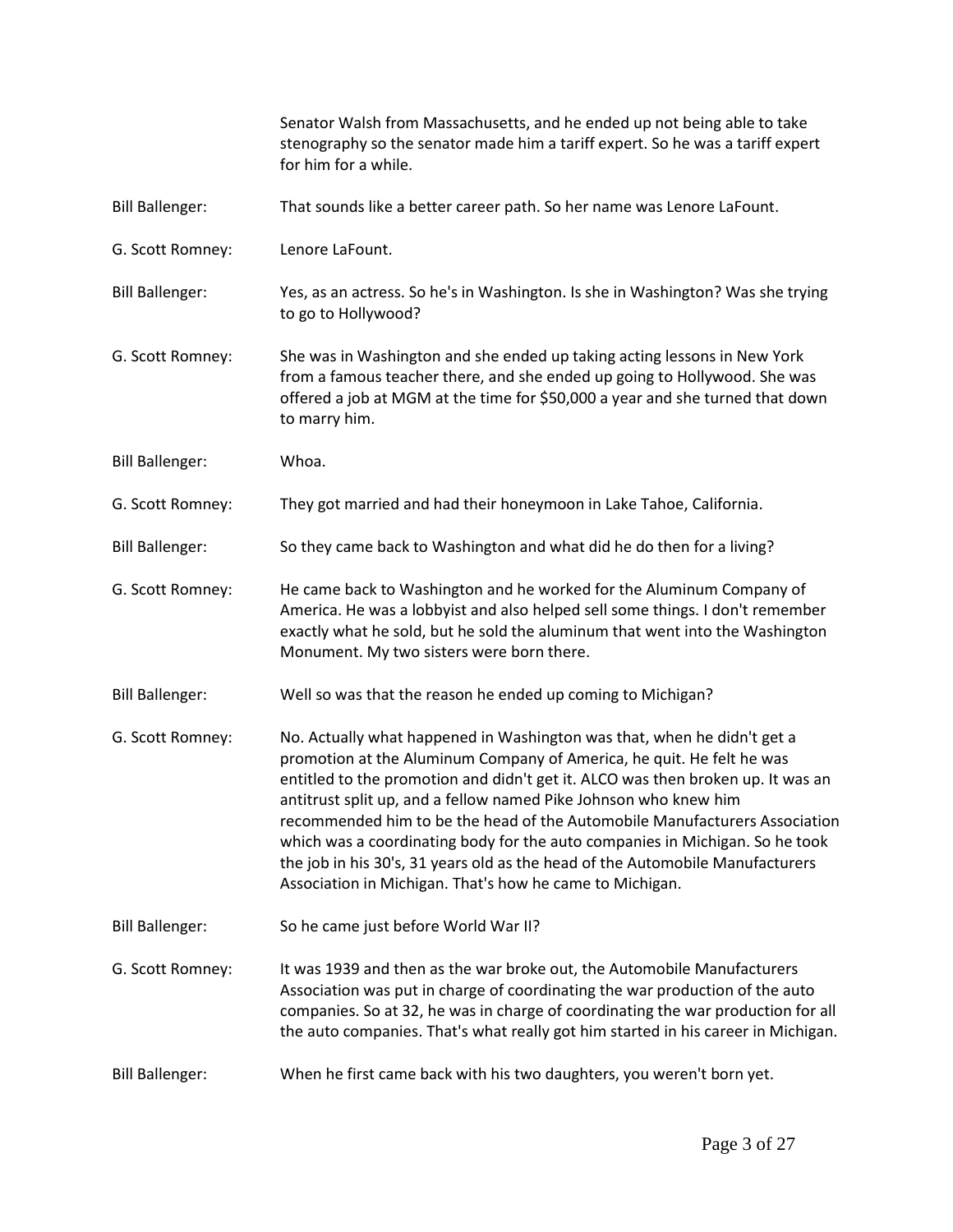| G. Scott Romney:       | I was born here. I was born in 1941 here in Michigan. Then my brother six years<br>later in 1947.                                                                                                                                                                                                                                                                                                                                                                                                                                                                                                                                                                                                                                                                                          |
|------------------------|--------------------------------------------------------------------------------------------------------------------------------------------------------------------------------------------------------------------------------------------------------------------------------------------------------------------------------------------------------------------------------------------------------------------------------------------------------------------------------------------------------------------------------------------------------------------------------------------------------------------------------------------------------------------------------------------------------------------------------------------------------------------------------------------|
| <b>Bill Ballenger:</b> | Was the original house in Detroit?                                                                                                                                                                                                                                                                                                                                                                                                                                                                                                                                                                                                                                                                                                                                                         |
| G. Scott Romney:       | We had a home in Detroit. They paid \$15,000 for a home in Palmer Woods. It<br>was a big home, as many of the homes in Detroit were at that time. Yes, we<br>lived there until we moved to Bloomfield Hills.                                                                                                                                                                                                                                                                                                                                                                                                                                                                                                                                                                               |
| <b>Bill Ballenger:</b> | I hate to say it, but I think they just tore that home down just a couple years<br>ago.                                                                                                                                                                                                                                                                                                                                                                                                                                                                                                                                                                                                                                                                                                    |
| G. Scott Romney:       | They tore it down. My sister graduated from high school living in that home.                                                                                                                                                                                                                                                                                                                                                                                                                                                                                                                                                                                                                                                                                                               |
| <b>Bill Ballenger:</b> | Wow.                                                                                                                                                                                                                                                                                                                                                                                                                                                                                                                                                                                                                                                                                                                                                                                       |
| G. Scott Romney:       | We lived there a long time, but yes.                                                                                                                                                                                                                                                                                                                                                                                                                                                                                                                                                                                                                                                                                                                                                       |
| <b>Bill Ballenger:</b> | So the war breaks out. Scott Romney is born, that's you, and Mitt of course six<br>years later, but during the war then is there anything more that you can tell us<br>about what your father was doing beyond what you just did?                                                                                                                                                                                                                                                                                                                                                                                                                                                                                                                                                          |
| G. Scott Romney:       | Not really. He just worked for the Automobile Manufacturers Association and<br>coordinated all that.                                                                                                                                                                                                                                                                                                                                                                                                                                                                                                                                                                                                                                                                                       |
| <b>Bill Ballenger:</b> | Okay. So what about American Motors? Where'd that come in?                                                                                                                                                                                                                                                                                                                                                                                                                                                                                                                                                                                                                                                                                                                                 |
| G. Scott Romney:       | Well once the war was over, he had several offers of job opportunities. One of<br>them was with a company called Nash-Kelvinator at the time. George Mason<br>hired him as his assistant at Nash-Kelvinator. So he started in that in the '40s.<br>Nash-Kelvinator then merged I think in about 1953. You'll have to look it up, Bill.<br>They merged with Hudson and became American Motors. George Mason<br>actually had the idea of the Rambler car, and so they started a compact car<br>which was a smaller, more efficient car to compete with the foreign models that<br>were coming in. George Mason then passed away. He passed away in the<br>middle '50's and when he passed away, they made my dad the president,<br>chairman, and chief executive officer of American Motors. |
| <b>Bill Ballenger:</b> | Okay. So by that time he was probably in his late 40's?                                                                                                                                                                                                                                                                                                                                                                                                                                                                                                                                                                                                                                                                                                                                    |
| G. Scott Romney:       | He was in his late 40's. He was 47 and young for the head of one of the auto<br>companies at the time.                                                                                                                                                                                                                                                                                                                                                                                                                                                                                                                                                                                                                                                                                     |
| <b>Bill Ballenger:</b> | Wasn't Jeep part of American Motors?                                                                                                                                                                                                                                                                                                                                                                                                                                                                                                                                                                                                                                                                                                                                                       |
| G. Scott Romney:       | They later on bought Jeep. They bought Jeep and made it part of American<br>Motors.                                                                                                                                                                                                                                                                                                                                                                                                                                                                                                                                                                                                                                                                                                        |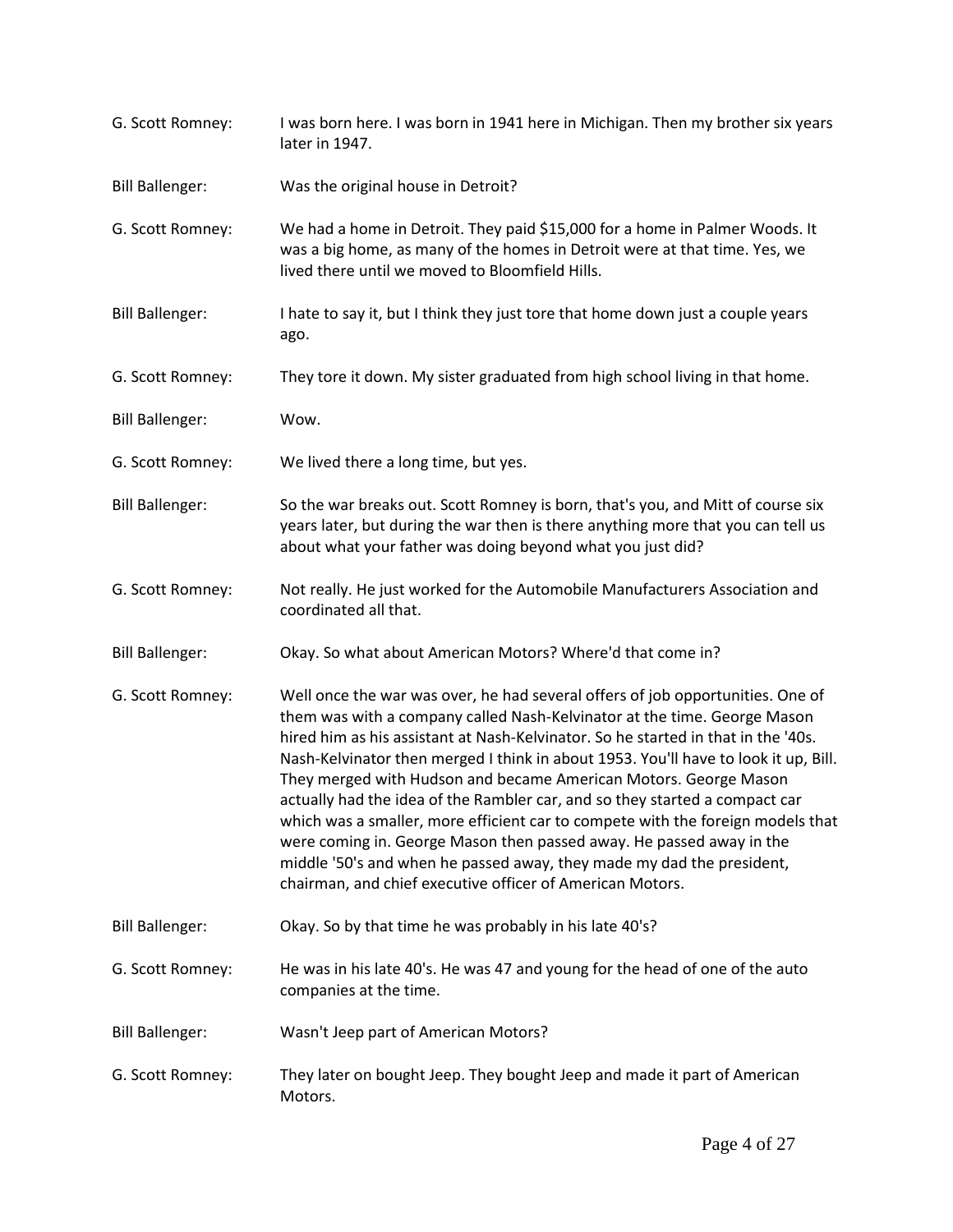| <b>Bill Ballenger:</b> | Right. Well American Motors was an incredible story in the late 1950's. I<br>remember it and I remember your father on the cover of Time magazine and I<br>remember his phrase "gas-guzzling dinosaurs."                                                                                                                                                                                                                                                                                                                                                                                                                                                                                                                                                                                                                                                                                                                            |
|------------------------|-------------------------------------------------------------------------------------------------------------------------------------------------------------------------------------------------------------------------------------------------------------------------------------------------------------------------------------------------------------------------------------------------------------------------------------------------------------------------------------------------------------------------------------------------------------------------------------------------------------------------------------------------------------------------------------------------------------------------------------------------------------------------------------------------------------------------------------------------------------------------------------------------------------------------------------|
| G. Scott Romney:       | He was that and he was also named the Associated Press Businessman of the<br>Year two years in a row. The Rambler at that time became the third-largest<br>selling car in the United States. Chevy, Ford, and the Rambler. So it was a very<br>successful business. There was an effort by Louis Wolfson if you go back in your<br>history to try to take over American Motors and he was a raider that would then<br>divide up the companies and sell them off for more than what they were worth<br>individually or together. He ended up failing at this. He dropped out and the<br>stock went from six to 90 under my dad's leadership. So it was a very successful<br>venture.                                                                                                                                                                                                                                                 |
| <b>Bill Ballenger:</b> | Absolutely. You could sleep in a Rambler. That was a big deal. It had the full<br>backseat.                                                                                                                                                                                                                                                                                                                                                                                                                                                                                                                                                                                                                                                                                                                                                                                                                                         |
| G. Scott Romney:       | He loved doing that. Dad would sleep in the Rambler. When he was governor,<br>he would travel to Lasing and sleep in the car.                                                                                                                                                                                                                                                                                                                                                                                                                                                                                                                                                                                                                                                                                                                                                                                                       |
| <b>Bill Ballenger:</b> | Right. Absolutely. When did you get an inkling, now we're talking in the late<br>1950's and you're going to Cranbrook School if I'm not mistaken.                                                                                                                                                                                                                                                                                                                                                                                                                                                                                                                                                                                                                                                                                                                                                                                   |
| G. Scott Romney:       | That's right.                                                                                                                                                                                                                                                                                                                                                                                                                                                                                                                                                                                                                                                                                                                                                                                                                                                                                                                       |
| <b>Bill Ballenger:</b> | When did you get an inkling that your father might be interested in politics or<br>government?                                                                                                                                                                                                                                                                                                                                                                                                                                                                                                                                                                                                                                                                                                                                                                                                                                      |
| G. Scott Romney:       | Well I think as I said, my mother's father was obviously involved in politics and<br>my dad's father had some small involvement in politics, but my dad was asked<br>in the late '50's to chair an effort by the Detroit School System to raise money<br>for bonds and to improve the quality of the schools. He accepted that job as<br>chairman of that organization. That sort of began his interest in politics. Then as<br>he saw the tremendous division between Governor Williams and the Republican<br>legislature and how they really created havoc with the state and had payless<br>paydays, it really caused him to think that there must be a better way to run the<br>state government. So in the late '50's, he formed with Walter Reuther and Bob<br>McNamara, who at the time was head of Ford Motor Company, Citizens for<br>Michigan. They began to make an effort to try to improve the future of the<br>state. |
| <b>Bill Ballenger:</b> | So out of Citizens for Michigan came the effort to perhaps reform the Michigan<br>Constitution and have a constitutional convention and there were a series of<br>ballot proposals. Do you remember anything about all that?                                                                                                                                                                                                                                                                                                                                                                                                                                                                                                                                                                                                                                                                                                        |
| G. Scott Romney:       | Sure. I remember that that was what the outcome, that they decided that the<br>only way to really change things the way that they wanted to change things was                                                                                                                                                                                                                                                                                                                                                                                                                                                                                                                                                                                                                                                                                                                                                                       |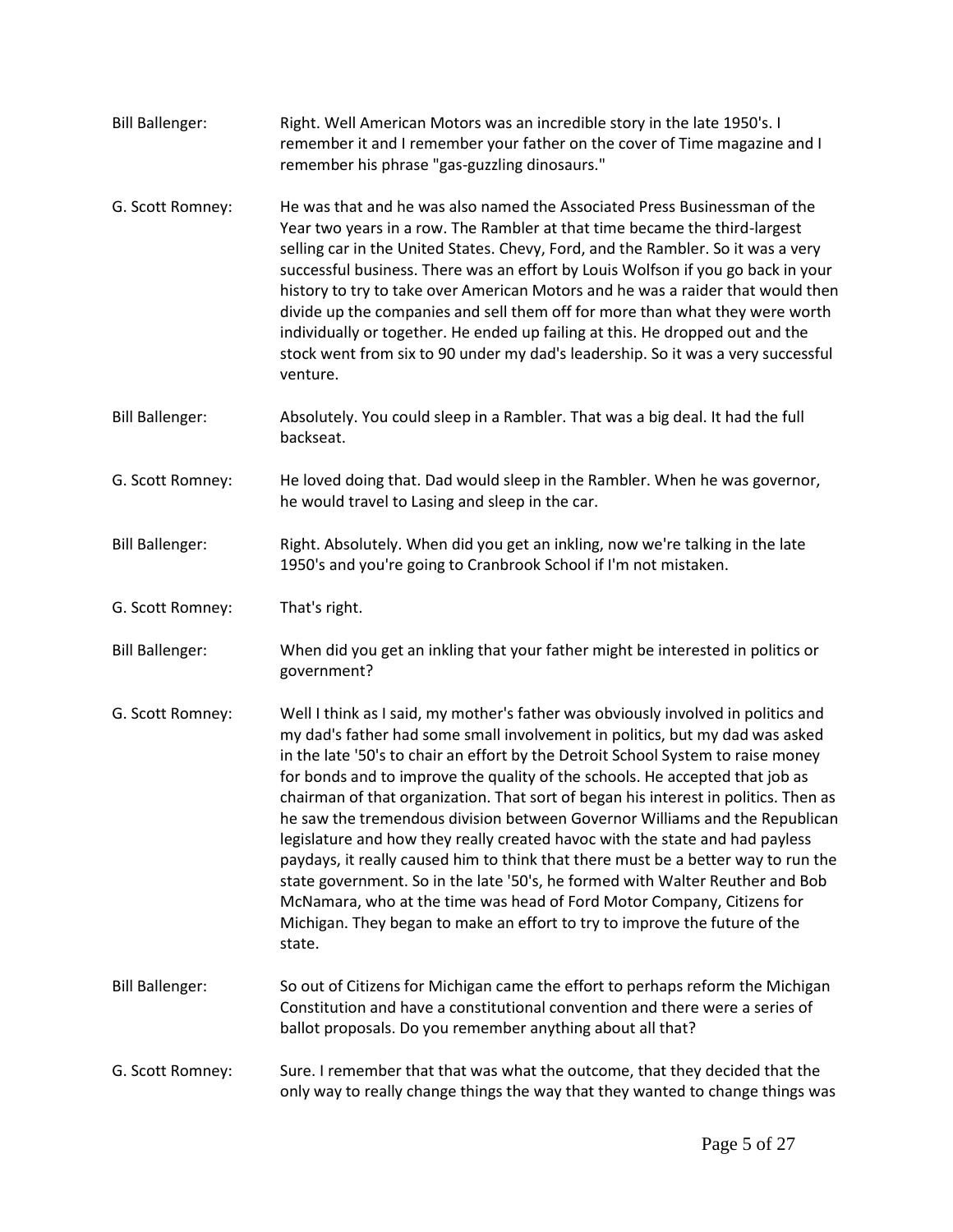|                        | to have a new constitution. So they put forth the effort to have a new<br>constitution. Of course then Citizens for Michigan didn't need to exist anymore.<br>There was the constitutional convention that created the draft of a new<br>constitution.                                                                                                                                                                                                          |
|------------------------|-----------------------------------------------------------------------------------------------------------------------------------------------------------------------------------------------------------------------------------------------------------------------------------------------------------------------------------------------------------------------------------------------------------------------------------------------------------------|
| <b>Bill Ballenger:</b> | You mentioned Walter Reuther just a minute ago. Of course that's really<br>fascinating. Here was this icon of organized labor and George Romney who<br>everybody thinks is the quintessential successful corporate businessman. Do<br>you think that profit sharing, which was I think part of the culture of American<br>Motors and I think your father was instrumental in developing that, that was<br>probably very appealing to Walter Reuther, wasn't it? |
| G. Scott Romney:       | Well what happened in those days was that the unions would go to General<br>Motors, Ford, and Chrysler and negotiate their contracts. Then when they came<br>to American Motors and the other company that did exist at the time,<br>Studebaker-Packard, they could ask for more.                                                                                                                                                                               |
| <b>Bill Ballenger:</b> | Yeah.                                                                                                                                                                                                                                                                                                                                                                                                                                                           |
| G. Scott Romney:       | So their employees were actually being paid more than the big three, and my<br>dad, in order to point out to the union the need to have appropriate rates for<br>American Motors, suggested the idea to Walter Reuther of profit sharing. So<br>they agreed on an idea of profit sharing, and that's what caused that to happen.                                                                                                                                |
| <b>Bill Ballenger:</b> | Well once it was pretty obvious there was going to be a constitutional<br>convention as I understand it, unfortunately you had to leave for your<br>missionary work.                                                                                                                                                                                                                                                                                            |
| G. Scott Romney:       | Yes. From 1961 to 1963, the summer of '61 to '63, I was in England. So I sort of<br>kept in touch with what was going on at home but not entirely.                                                                                                                                                                                                                                                                                                              |
| <b>Bill Ballenger:</b> | Yeah. Unfortunately, at least in terms of our political history, you missed the<br>whole con-con, the constitutional convention because you were across the<br>pond, and then your father decides at the end of 1961 while the convention was<br>still going on that he wanted to run for governor. He ran against the incumbent<br>Governor John Swainson and he won. You missed that too.                                                                     |
| G. Scott Romney:       | I missed all that.                                                                                                                                                                                                                                                                                                                                                                                                                                              |
| <b>Bill Ballenger:</b> | You picked a terrible time to go.                                                                                                                                                                                                                                                                                                                                                                                                                               |
| G. Scott Romney:       | No, it was a great time to go, because I saw a lot of other things subsequently,<br>but yes. When they had the con-con, he ran to be the head of it. I forget what<br>they call the head. He didn't make it. He was the vice chair and that actually was<br>a benefit to him because then he was able to be more free to run for governor.<br>He felt that he needed to run for governor to be able to encourage people to                                      |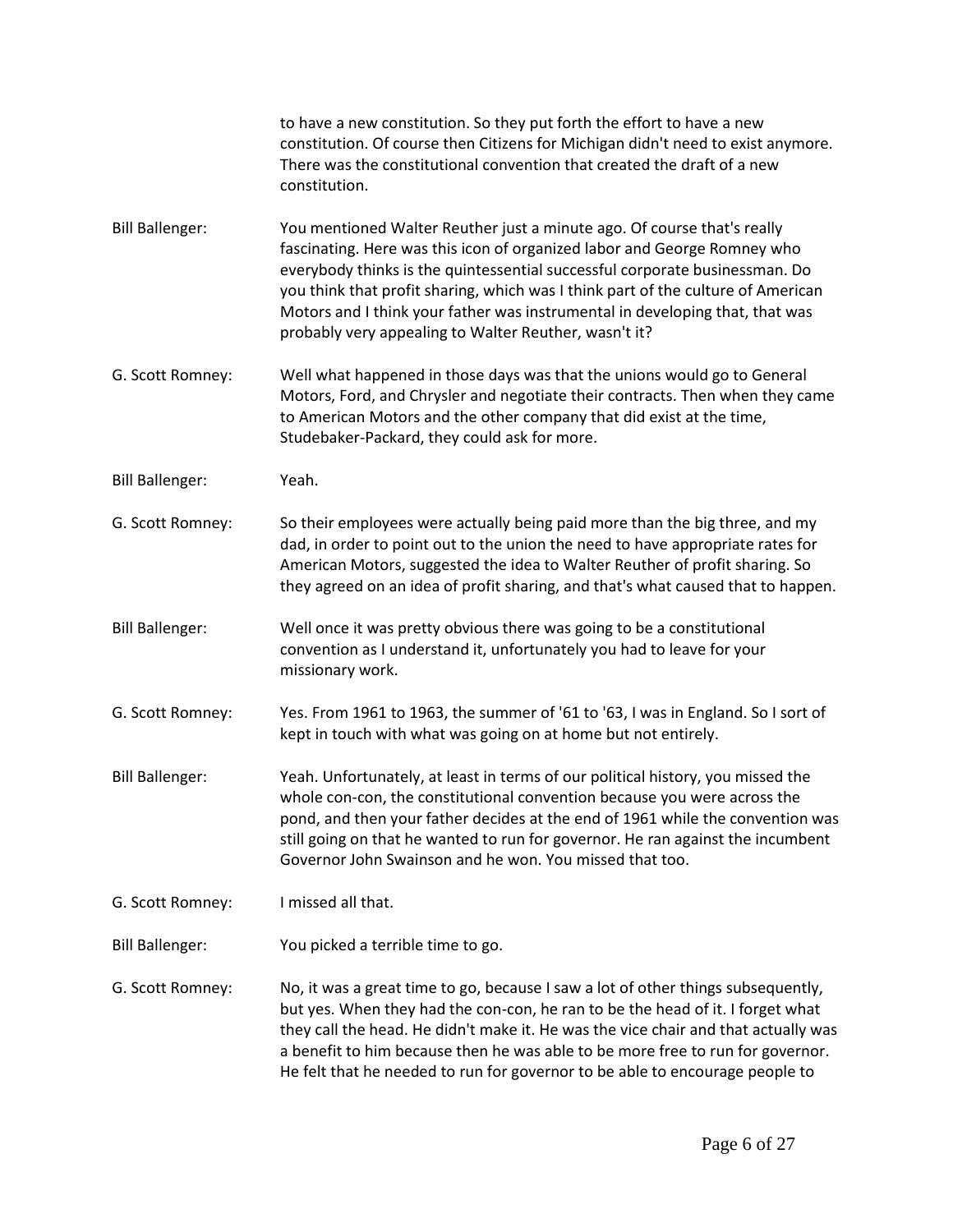|                        | vote for this new constitution. He really ran for governor to be able to adopt this<br>new constitution.                                                                                                                                                                                                                                                                                                                                                                                                                                                                                                                                                                                                                                                                                                                            |
|------------------------|-------------------------------------------------------------------------------------------------------------------------------------------------------------------------------------------------------------------------------------------------------------------------------------------------------------------------------------------------------------------------------------------------------------------------------------------------------------------------------------------------------------------------------------------------------------------------------------------------------------------------------------------------------------------------------------------------------------------------------------------------------------------------------------------------------------------------------------|
| <b>Bill Ballenger:</b> | Well he won the election in November '62 and then he campaigned tirelessly for<br>four months, and in March of '63, so this was only four months later, two<br>months after he took office -- it passes. It was very close and probably it<br>wouldn't have passed if your father hadn't campaigned for it the way he did.                                                                                                                                                                                                                                                                                                                                                                                                                                                                                                          |
| G. Scott Romney:       | He worked tirelessly for that. He really believed in it.                                                                                                                                                                                                                                                                                                                                                                                                                                                                                                                                                                                                                                                                                                                                                                            |
| <b>Bill Ballenger:</b> | Well then maybe everything was an anticlimax after that.                                                                                                                                                                                                                                                                                                                                                                                                                                                                                                                                                                                                                                                                                                                                                                            |
| G. Scott Romney:       | No, he enjoyed the other things they were able to accomplish. That constitution<br>though created the first Civil Rights Commission in the United States. Damon<br>Keith and John Feikens were two heads of that.                                                                                                                                                                                                                                                                                                                                                                                                                                                                                                                                                                                                                   |
| <b>Bill Ballenger:</b> | Right.                                                                                                                                                                                                                                                                                                                                                                                                                                                                                                                                                                                                                                                                                                                                                                                                                              |
| G. Scott Romney:       | That was a major effort that he was involved in and was very proud of that. Of<br>course it did many other things to reform the government of the state of<br>Michigan.                                                                                                                                                                                                                                                                                                                                                                                                                                                                                                                                                                                                                                                             |
| <b>Bill Ballenger:</b> | Well we'll get into that, but let me just ask you. Do you think that one of the<br>reasons he was such an apostle of the Civil Rights Commission and putting it in<br>the constitution and open housing which was another big issue later on in his<br>term as governor was because maybe he was a little sensitive about the<br>Mormon Church and the fact that they did not allow African-Americans in the<br>priesthood? Do you think your father felt "I got to show people I have a totally<br>different attitude and I'm not bound by the tenets of the Mormon Church. My<br>attitude toward African-Americans is very different?"                                                                                                                                                                                            |
| G. Scott Romney:       | I don't think that made him overly sensitive. He believed that our church was<br>fair and equal to everybody and he didn't believe that that was a discriminatory<br>practice. Obviously he was delighted when it was changed in 1978 and really<br>pleased about that. What really affected his view in civil rights was when he<br>came back to Michigan and worked with so many African-Americans in business<br>and in charity and in other areas. If you go back to the library at the University<br>of Michigan, you'll see the letters he wrote to his own father about how he felt<br>so strongly about equal rights for everyone and that it was something he really<br>firmly believed in largely because of his association with people that were here<br>in Michigan. So he just believed it was the right thing to do. |
| <b>Bill Ballenger:</b> | Right. Okay. Now, you come back finally from your missionary work in Great<br>Britain and it's like the summer of '63 if I'm not mistaken?                                                                                                                                                                                                                                                                                                                                                                                                                                                                                                                                                                                                                                                                                          |
| G. Scott Romney:       | Yes, it was.                                                                                                                                                                                                                                                                                                                                                                                                                                                                                                                                                                                                                                                                                                                                                                                                                        |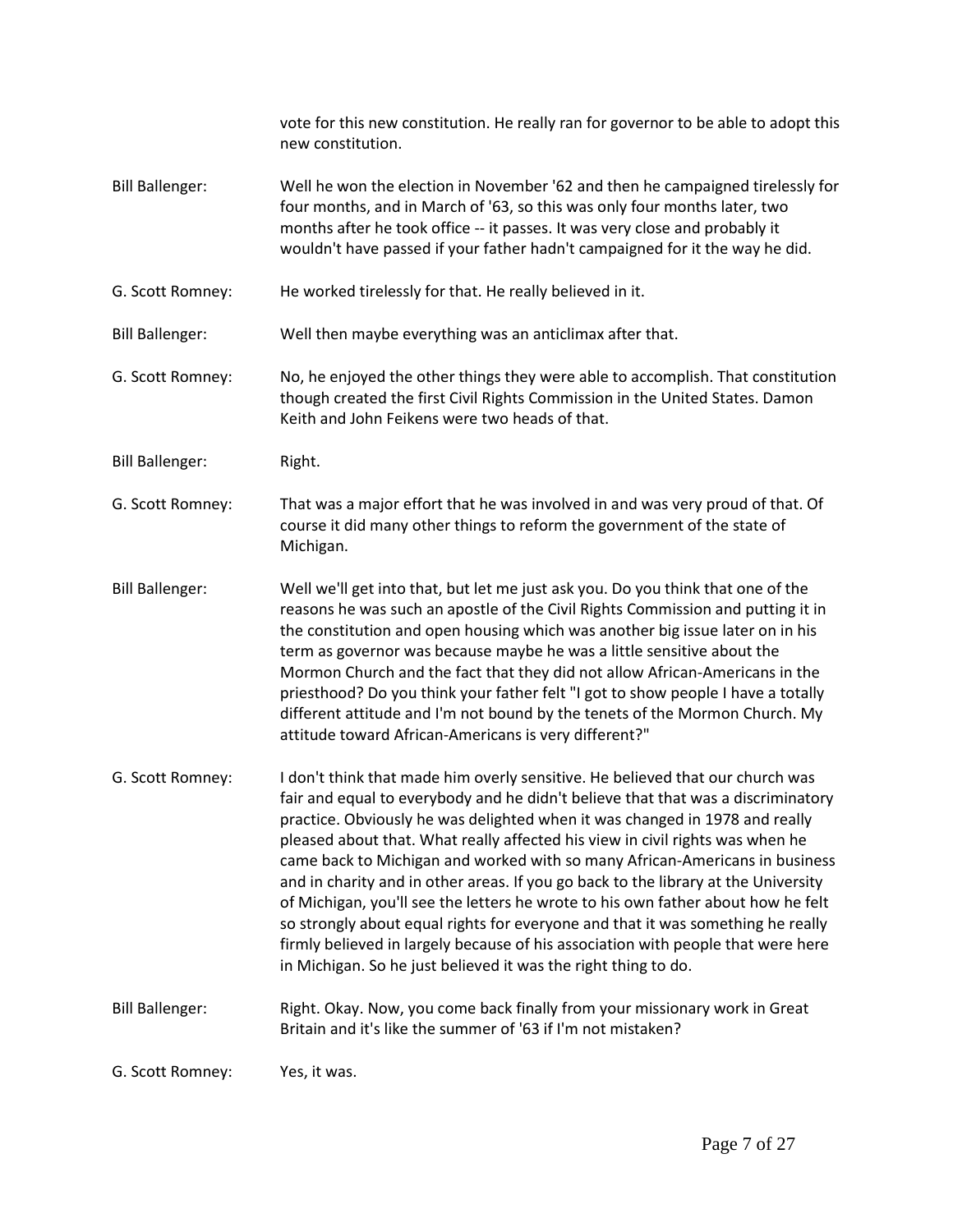| <b>Bill Ballenger:</b> | You decided to transfer to Michigan State.                                                                                                                                                                                                                                                                                                                                                                                                                                                                                                                                                                                                                                                                                          |
|------------------------|-------------------------------------------------------------------------------------------------------------------------------------------------------------------------------------------------------------------------------------------------------------------------------------------------------------------------------------------------------------------------------------------------------------------------------------------------------------------------------------------------------------------------------------------------------------------------------------------------------------------------------------------------------------------------------------------------------------------------------------|
| G. Scott Romney:       | I didn't actually. I went back to Stanford for one more year.                                                                                                                                                                                                                                                                                                                                                                                                                                                                                                                                                                                                                                                                       |
| <b>Bill Ballenger:</b> | Oh, okay.                                                                                                                                                                                                                                                                                                                                                                                                                                                                                                                                                                                                                                                                                                                           |
| G. Scott Romney:       | I went back to Stanford for a year and was there '63, '64. Then the '64<br>convention of the Republican Party was held in California at the Cow Palace. So I<br>was there at that convention when Goldwater was nominated.                                                                                                                                                                                                                                                                                                                                                                                                                                                                                                          |
| <b>Bill Ballenger:</b> | So you hadn't gone to Michigan State at that point yet?                                                                                                                                                                                                                                                                                                                                                                                                                                                                                                                                                                                                                                                                             |
| G. Scott Romney:       | I had not. I went the next two years after that.                                                                                                                                                                                                                                                                                                                                                                                                                                                                                                                                                                                                                                                                                    |
| <b>Bill Ballenger:</b> | Okay. But while you were at Stanford, the family had had to move to East<br>Lansing. I think your family, your father bought a house or rented one in East<br>Lansing, didn't he? Your sisters were there. Mitt would have been there. Maybe<br>he was going to Cranbrook at this time.                                                                                                                                                                                                                                                                                                                                                                                                                                             |
| G. Scott Romney:       | Yes. They rented a home first. Then they bought it. My sisters were pretty much<br>out of school by that time and were married, in college or then shortly after<br>married. Mitt spent his final two years at Cranbrook as a boarder at Cranbrook.                                                                                                                                                                                                                                                                                                                                                                                                                                                                                 |
| <b>Bill Ballenger:</b> | Oh, okay.                                                                                                                                                                                                                                                                                                                                                                                                                                                                                                                                                                                                                                                                                                                           |
| G. Scott Romney:       | So he actually didn't live in that house.                                                                                                                                                                                                                                                                                                                                                                                                                                                                                                                                                                                                                                                                                           |
| <b>Bill Ballenger:</b> | He isn't there either.                                                                                                                                                                                                                                                                                                                                                                                                                                                                                                                                                                                                                                                                                                              |
| G. Scott Romney:       | They kept their home in Bloomfield Hills. So my parents would come home<br>every weekend and be at that home. Then on the weekdays, they'd be at their<br>home in Lansing.                                                                                                                                                                                                                                                                                                                                                                                                                                                                                                                                                          |
| <b>Bill Ballenger:</b> | Well now speaking of your home, your mother and father had a famous<br>marriage. Your father was famous for supposedly, I don't know whether this is<br>apocryphal or not, placing a rose on her pillow every morning of their married<br>life. Is that really true?                                                                                                                                                                                                                                                                                                                                                                                                                                                                |
| G. Scott Romney:       | Well he did. He provided a flower for her almost every day of their life. I don't<br>know how he did it in the winter all the time, but he did with a little short note<br>about that he loved her. As a matter of fact, when he was in the cabinet in<br>Washington, DC, they lived in the Shoreham Apartments next to the Shoreham<br>Hotel and he'd go over to the Shoreham Hotel and grab a rose to put in the<br>kitchen or wherever so she could see it in the morning. One day, the manager of<br>the hotel came out and said "Governor, I see you've been taking a rose from our<br>garden every day and plucking it from the bushes. Here's a pair of scissors. It<br>would be much less damaging if you'll use scissors." |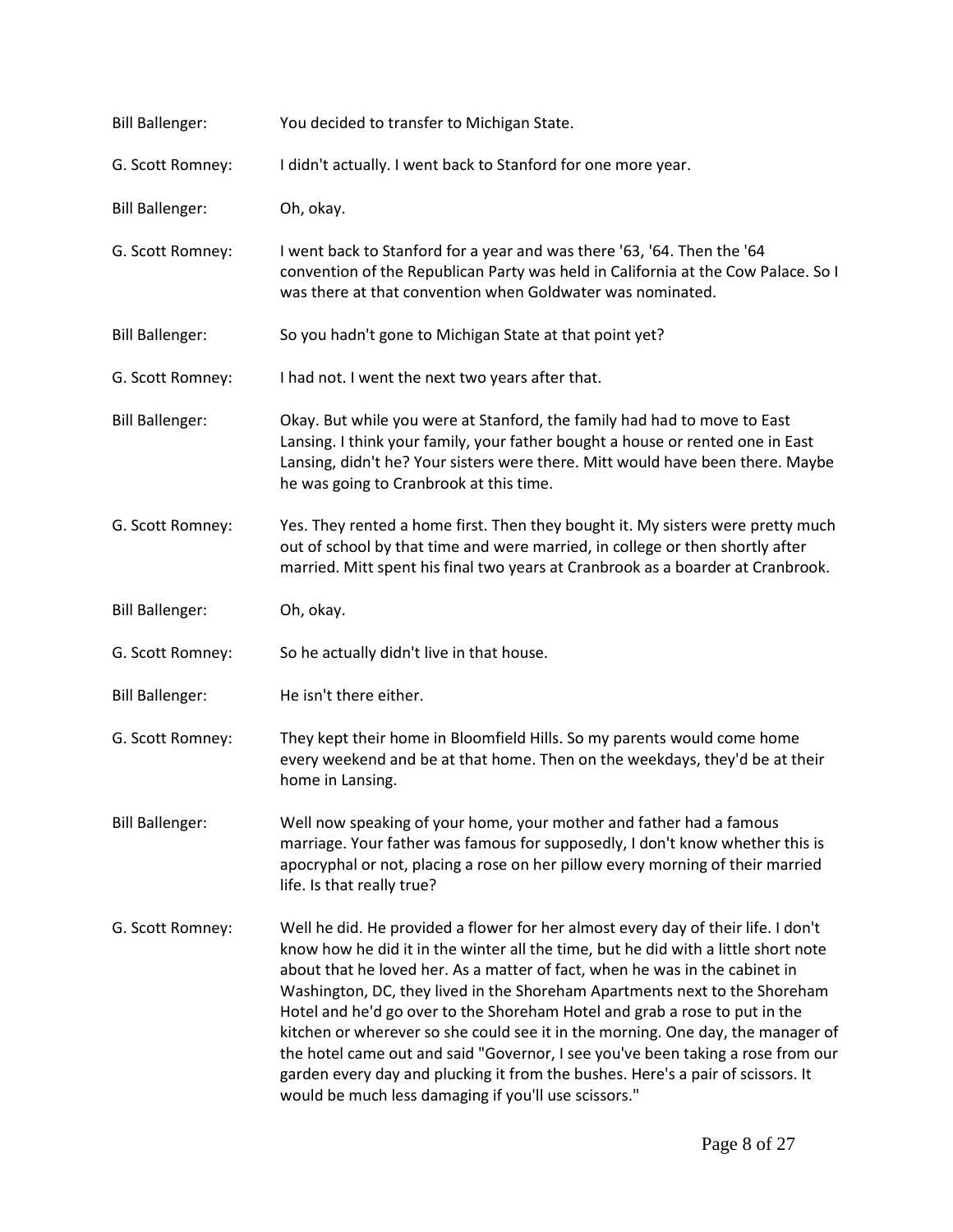| <b>Bill Ballenger:</b> | Clean cut. A clean cut.                                                                                                                                                                                                                                                                                                                                                                                                                                                                                                                                            |
|------------------------|--------------------------------------------------------------------------------------------------------------------------------------------------------------------------------------------------------------------------------------------------------------------------------------------------------------------------------------------------------------------------------------------------------------------------------------------------------------------------------------------------------------------------------------------------------------------|
| G. Scott Romney:       | He continued to do it.                                                                                                                                                                                                                                                                                                                                                                                                                                                                                                                                             |
| <b>Bill Ballenger:</b> | That's pretty good. That was even later than we've been talking about.                                                                                                                                                                                                                                                                                                                                                                                                                                                                                             |
| G. Scott Romney:       | That was later. My dad and mother did have a fabulous marriage. It as quite<br>something. He loved her enormously. Whenever it was her birthday or an<br>anniversary or anything, he would buy, get a bunch of dresses. He wouldn't buy<br>them all. He'd get a bunch of them that she could try on and then she could pick<br>which one she wanted to keep. I remember we'd all sit around and watch her<br>twirl around the room in whatever dress that he brought and then she'd be able<br>to pick what she wanted.                                            |
| <b>Bill Ballenger:</b> | Well now, your mother probably had been active in a civic way in several<br>capacities, but did she get into politics more heavily once your father was<br>governor, did that impel her to go around, and let's say make speeches to<br>Republican women's groups. She seemed to remember a lot of that.                                                                                                                                                                                                                                                           |
| G. Scott Romney:       | Well she did. In '62 when he ran, she went all over the state. She went to all the<br>counties of the state and my brother went with her. And they traveled<br>everywhere and she made speeches everywhere. She was a great speaker. She<br>ended up helping him with his speeches. She'd had a background in theater so<br>she knew how to emphasize the things that were supposed to be emphasized in<br>a talk. So she was very helpful in that way, and she had her own ideas about<br>what she thought was important and what she didn't think was important. |
| G. Scott Romney:       | She'd always been active in church affairs, and so, one of the important aspects<br>of my parents' lives was their activity in our church. In addition to being a<br>governor, and a great governor of this state, he was also a major leader of the<br>Mormon church in this community and was an early major leader. And my<br>mother was very active in that. And then she was very active in a number of<br>other charitable organizations, one of them being opera with Mrs. Henry Ford.                                                                      |
| <b>Bill Ballenger:</b> | Right.                                                                                                                                                                                                                                                                                                                                                                                                                                                                                                                                                             |
| G. Scott Romney:       | And others being a number of other things. But she became, when my brother<br>was born, it was a traumatic event for her and she was ill. She was never quite<br>as well after that as she was before he was born. It took a lot out of her.                                                                                                                                                                                                                                                                                                                       |
| <b>Bill Ballenger:</b> | The last of four children. How old was she about when he was born?                                                                                                                                                                                                                                                                                                                                                                                                                                                                                                 |
| G. Scott Romney:       | I have to think about that, and that'll take too long for this taping.                                                                                                                                                                                                                                                                                                                                                                                                                                                                                             |
| <b>Bill Ballenger:</b> | Okay. Well in any event, you were out at Stanford then, for the '63-'64 academic<br>year.                                                                                                                                                                                                                                                                                                                                                                                                                                                                          |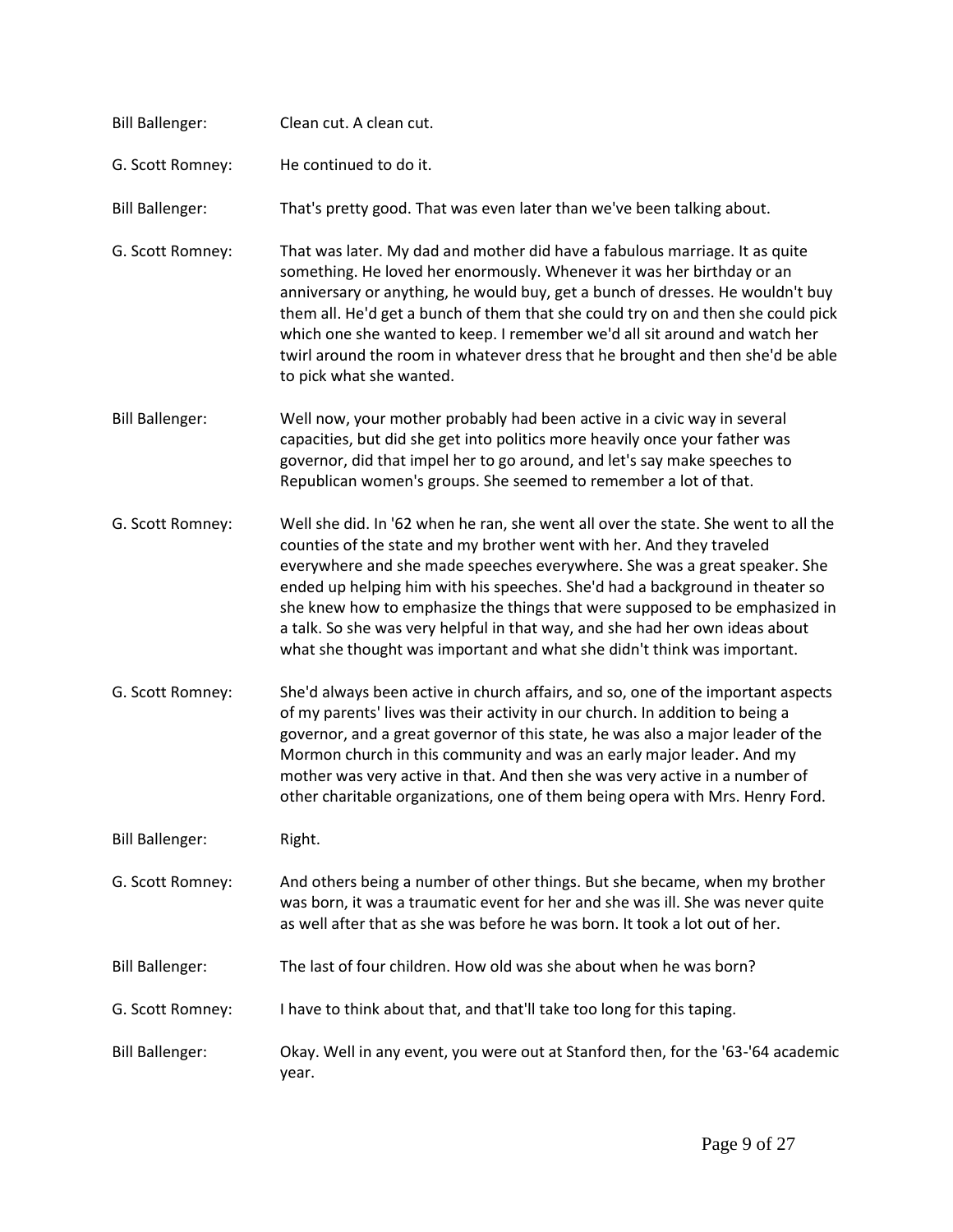| G. Scott Romney:       | She was in her late 30's. She was in her late 30's.                                                                                                                                                                                                                                                                                                                                                                                                                   |
|------------------------|-----------------------------------------------------------------------------------------------------------------------------------------------------------------------------------------------------------------------------------------------------------------------------------------------------------------------------------------------------------------------------------------------------------------------------------------------------------------------|
| <b>Bill Ballenger:</b> | She was in her late 30s. Okay.                                                                                                                                                                                                                                                                                                                                                                                                                                        |
| <b>Bill Ballenger:</b> | Did you miss everything that was going on? Do you feel in your father's first<br>term or did you get reports? Were you following it? You'd come back on<br>vacation. And of course, the Cow Palace in San Francisco, you say you went to<br>the convention. We'll get to that in a minute. But then you came back and in the<br>fall of '64, you started at Michigan State, right?                                                                                    |
| G. Scott Romney:       | Yes.                                                                                                                                                                                                                                                                                                                                                                                                                                                                  |
| <b>Bill Ballenger:</b> | Okay, so you were there at the tail end of his first term before his second term<br>began. Do you remember anything about what was going on at that time?                                                                                                                                                                                                                                                                                                             |
| G. Scott Romney:       | Well I do remember they had, remember there was a lieutenant governor that<br>was not a member of his party.                                                                                                                                                                                                                                                                                                                                                          |
| <b>Bill Ballenger:</b> | T. John Lesinski.                                                                                                                                                                                                                                                                                                                                                                                                                                                     |
| G. Scott Romney:       | T. John Lesinski. And so whenever my dad would leave the state, T. John would<br>become the governor and try to undo everything that my dad would do. So my<br>dad made a point of not leaving very much to afford T. John that opportunity.<br>And he also, he had to work with an auditor or treasurer, remember Billy<br>Farnum?                                                                                                                                   |
| <b>Bill Ballenger:</b> | Yes. Yes. He was the Auditor General.                                                                                                                                                                                                                                                                                                                                                                                                                                 |
| G. Scott Romney:       | My dad used to work with a number of the Democrats in the Cabinet at the<br>time. And my dad told me the story once that most of the people that he met<br>with, when he would meet with them privately, would come out and say<br>something totally different than what occurred in their private meeting. And the<br>one guy that would never do that, and that was totally honest, didn't agree with<br>him politically, but was totally honest, was Billy Farnum. |
| <b>Bill Ballenger:</b> | Very interesting.                                                                                                                                                                                                                                                                                                                                                                                                                                                     |
| G. Scott Romney:       | A very honest politician.                                                                                                                                                                                                                                                                                                                                                                                                                                             |
| <b>Bill Ballenger:</b> | Well maybe that's the reason they named a building after him in Lansing. It's<br>still there.                                                                                                                                                                                                                                                                                                                                                                         |
| G. Scott Romney:       | I'm glad they did, because he's a quality guy.                                                                                                                                                                                                                                                                                                                                                                                                                        |
| <b>Bill Ballenger:</b> | Well, T. John Lesinski also used to fire up cigars in the governor's limousine<br>when George Romney was absent from the state.                                                                                                                                                                                                                                                                                                                                       |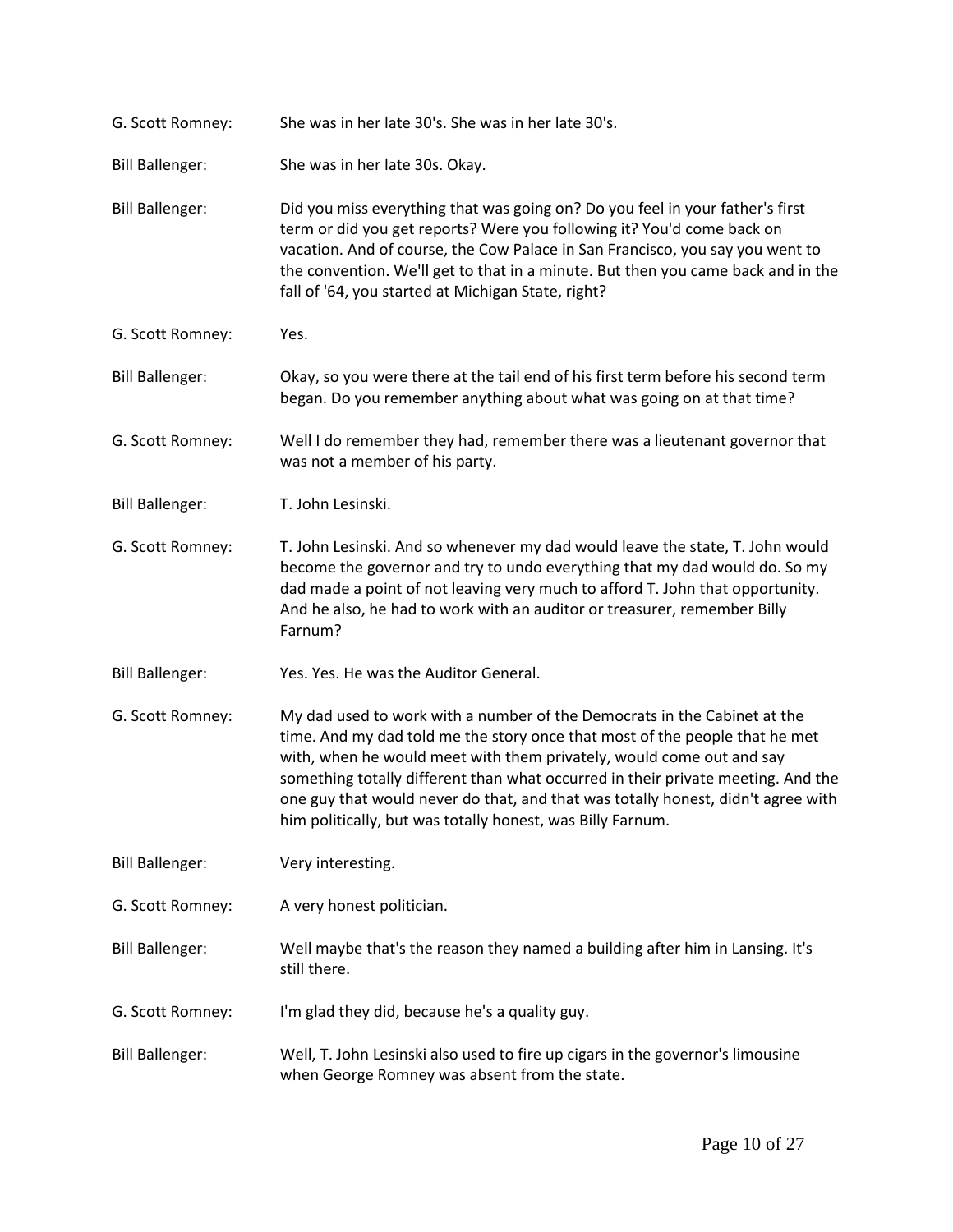| G. Scott Romney:       | Yes.                                                                                                                                                                                                                                                                                                                                                                                                                                                                                                                                                                                             |
|------------------------|--------------------------------------------------------------------------------------------------------------------------------------------------------------------------------------------------------------------------------------------------------------------------------------------------------------------------------------------------------------------------------------------------------------------------------------------------------------------------------------------------------------------------------------------------------------------------------------------------|
| <b>Bill Ballenger:</b> | And leave a lingering aroma that I'm sure your father did not appreciate.                                                                                                                                                                                                                                                                                                                                                                                                                                                                                                                        |
| G. Scott Romney:       | Well when he met with him he would blow smoke in his face.                                                                                                                                                                                                                                                                                                                                                                                                                                                                                                                                       |
| <b>Bill Ballenger:</b> | Oh geez. Wow. Well anyway, those were the days.                                                                                                                                                                                                                                                                                                                                                                                                                                                                                                                                                  |
| <b>Bill Ballenger:</b> | Let me ask you this. I know early on, and this is something maybe you didn't<br>know about that much, but I think there was some publicity. I think your father<br>had the feeling that the Attorney General should kind of be the governor's legal<br>advisor, legal counsel, kind of do what the governor wanted him to do. And<br>Frank Kelley said, "No. I'm elected by the people. I'm independently accountable<br>to the people. I don't follow your orders. You want to have a legal counsel, fine."<br>They went through something for a while. Do you remember anything about<br>that? |
| G. Scott Romney:       | Not really very much. I do know that Frank Kelley took the position that he<br>would be, that he was the attorney for the governor and also that he could take<br>the position on the other side. So he preserved the right for the attorney<br>general to be on both sides of lots of issues. And that was a very fundamental<br>thing that he did for many many years.                                                                                                                                                                                                                         |
| <b>Bill Ballenger:</b> | Well that probably didn't appeal to your father.                                                                                                                                                                                                                                                                                                                                                                                                                                                                                                                                                 |
| G. Scott Romney:       | I don't think that appealed to very many people, no.                                                                                                                                                                                                                                                                                                                                                                                                                                                                                                                                             |
| <b>Bill Ballenger:</b> | But really, the governor's second year of his first term was dominated by<br>national politics, because that was the fight between Barry Goldwater and<br>Nelson Rockefeller for the presidential nomination. And that was the last time<br>that a governor in Michigan got elected for a two-year term.                                                                                                                                                                                                                                                                                         |
| G. Scott Romney:       | Right.                                                                                                                                                                                                                                                                                                                                                                                                                                                                                                                                                                                           |
| <b>Bill Ballenger:</b> | So your father had to run for re-election.                                                                                                                                                                                                                                                                                                                                                                                                                                                                                                                                                       |
| G. Scott Romney:       | Well actually he was, actually that wasn't the last time. Well he ran in '62 for a<br>two-year term.                                                                                                                                                                                                                                                                                                                                                                                                                                                                                             |
| <b>Bill Ballenger:</b> | Yeah, yeah.                                                                                                                                                                                                                                                                                                                                                                                                                                                                                                                                                                                      |
| G. Scott Romney:       | And then he ran in '64 for a two-year term.                                                                                                                                                                                                                                                                                                                                                                                                                                                                                                                                                      |
| <b>Bill Ballenger:</b> | Yes.                                                                                                                                                                                                                                                                                                                                                                                                                                                                                                                                                                                             |
| G. Scott Romney:       | And then '66 was a four-year term.                                                                                                                                                                                                                                                                                                                                                                                                                                                                                                                                                               |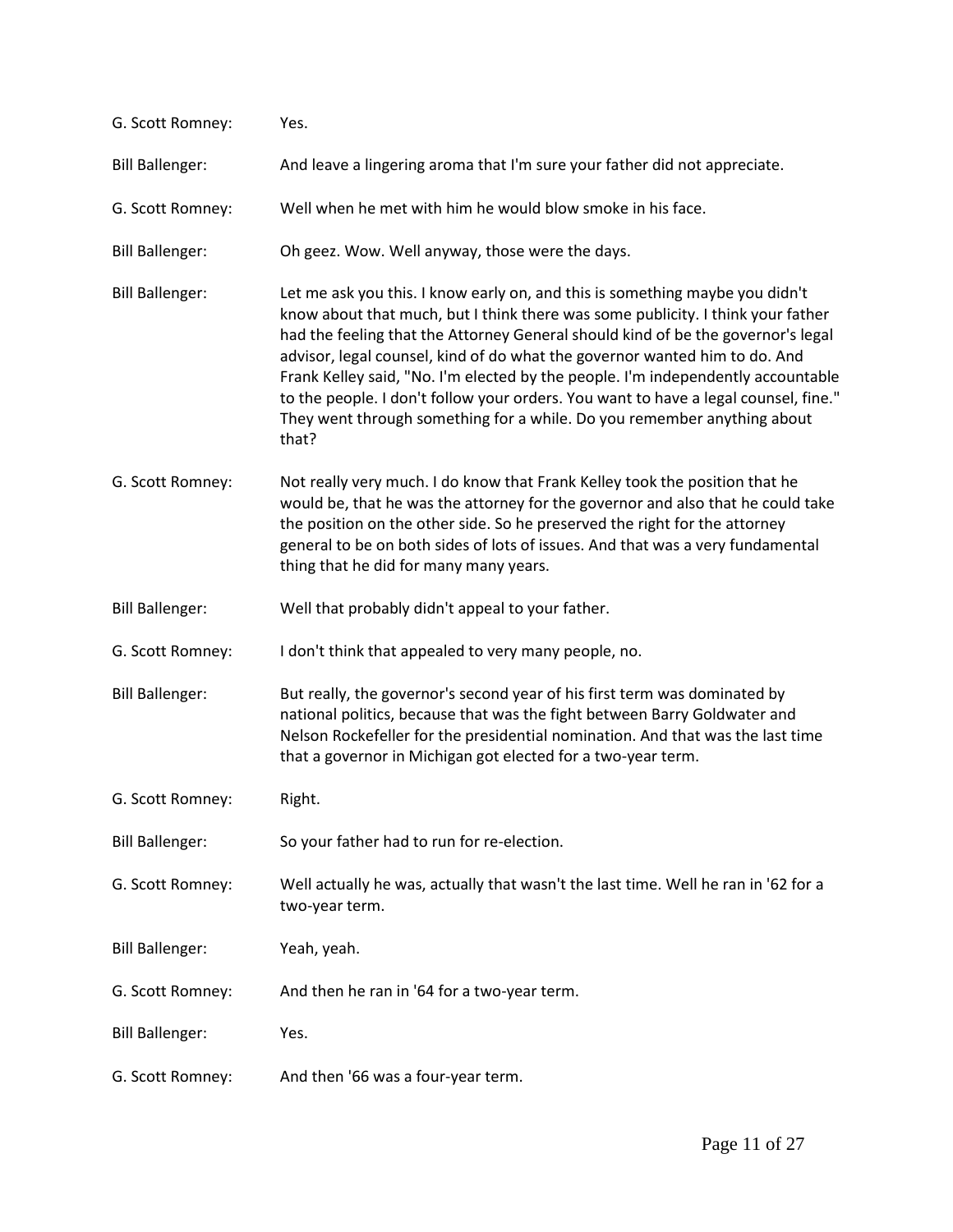| <b>Bill Ballenger:</b> | That's what I mean. He had to run for the last two year terms.                                                                                                                                                                                                                                                                                                                                                                                                                                                            |
|------------------------|---------------------------------------------------------------------------------------------------------------------------------------------------------------------------------------------------------------------------------------------------------------------------------------------------------------------------------------------------------------------------------------------------------------------------------------------------------------------------------------------------------------------------|
| G. Scott Romney:       | You got it exactly right, exactly right.                                                                                                                                                                                                                                                                                                                                                                                                                                                                                  |
| <b>Bill Ballenger:</b> | So when he ran, he had to run with Barry Goldwater at the top of the ticket. And<br>Barry Goldwater wasn't faring very well in the polls.                                                                                                                                                                                                                                                                                                                                                                                 |
| G. Scott Romney:       | Well my dad viewed Barry Goldwater, he would not endorse him, because he<br>was concerned that he was inferring or implying or whatever you want to say a<br>racist tone. And he felt that that was inappropriate. And he was very, very<br>concerned about that. So he would not endorse him.                                                                                                                                                                                                                            |
| <b>Bill Ballenger:</b> | Was he concerned that Barry Goldwater was going to be on the top of the ticket<br>in Michigan when he, George Romney, was running for re-election as governor,<br>right below him, and could be affected?                                                                                                                                                                                                                                                                                                                 |
| G. Scott Romney:       | I think his principles were more important than anything. Because at the Cow<br>Palace out in California he made it very clear what his view was about Barry<br>Goldwater. He ran as a favorite son, so the state of Michigan would not initially<br>support Goldwater in the nomination process, and made a major effort toward<br>the planks of the Republican Party to include civil rights and other matters that<br>he thought were important. So it was really more of a matter of principle than<br>anything else. |
| <b>Bill Ballenger:</b> | Well, there was a question of survivability.                                                                                                                                                                                                                                                                                                                                                                                                                                                                              |
| G. Scott Romney:       | Well there was. A big question.                                                                                                                                                                                                                                                                                                                                                                                                                                                                                           |
| <b>Bill Ballenger:</b> | Could he survive in the face of a LBJ landslide win over Barry Goldwater? And<br>the so-called ticket-splitter strategy evolved around this time. Maybe it was<br>already in place in 1962. And Walt De Vries was kind of his Svengali guru in the<br>executive office, had some ideas on that. Wrote a book about it called The<br>Ticket-Splitter several years later, co-authored with Lance Tarrance. How much<br>was that part of the '64 campaign and the success your father had in that<br>election?              |
| G. Scott Romney:       | Well, if they didn't have that strategy and if it weren't successful, he wouldn't<br>have won. I think, I forgot what the total number was, but my mind says it was a<br>million and a half victory for Johnson.                                                                                                                                                                                                                                                                                                          |
| <b>Bill Ballenger:</b> | Well I think that the net was, yeah, it was a like a million plus for Johnson and<br>your father won by half a million.                                                                                                                                                                                                                                                                                                                                                                                                   |
| G. Scott Romney:       | Won by half a million.                                                                                                                                                                                                                                                                                                                                                                                                                                                                                                    |
|                        |                                                                                                                                                                                                                                                                                                                                                                                                                                                                                                                           |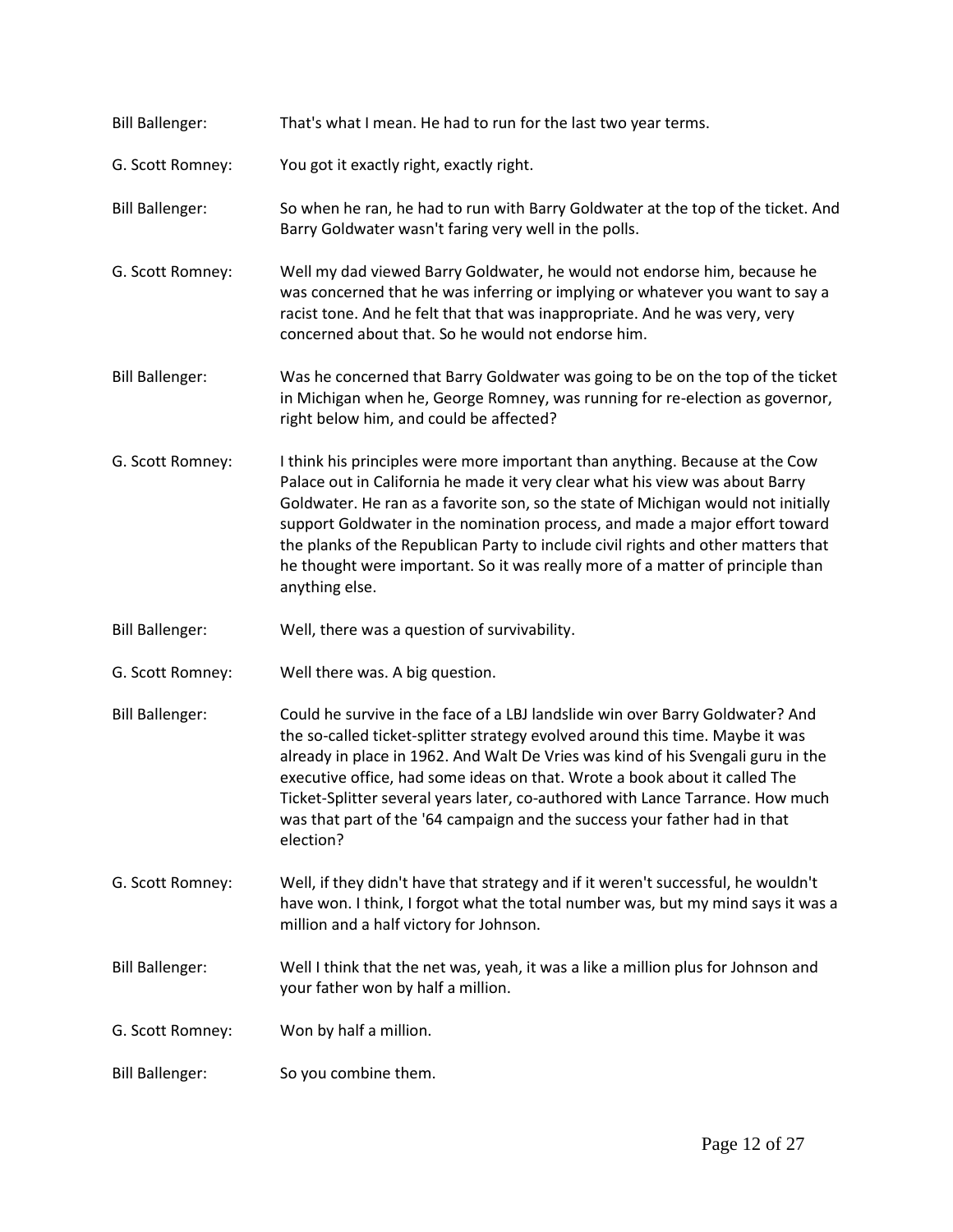| G. Scott Romney:       | Two million.                                                                                                                                                                                                                                                                                                                                                                                                                                                                                                                                                                                                                            |
|------------------------|-----------------------------------------------------------------------------------------------------------------------------------------------------------------------------------------------------------------------------------------------------------------------------------------------------------------------------------------------------------------------------------------------------------------------------------------------------------------------------------------------------------------------------------------------------------------------------------------------------------------------------------------|
| <b>Bill Ballenger:</b> | Yeah, whatever, it was huge. So in other words, explain a little bit. What was the<br>ticket-splitter strategy? What was it?                                                                                                                                                                                                                                                                                                                                                                                                                                                                                                            |
| G. Scott Romney:       | Well the strategy was to really encourage people, at that time to try to<br>encourage people in the suburbs largely, to vote for Romney because of what<br>he would do for the state. And make sure they understood what value he would<br>bring to the state.                                                                                                                                                                                                                                                                                                                                                                          |
| <b>Bill Ballenger:</b> | Even if they voted for Democrats for other offices.                                                                                                                                                                                                                                                                                                                                                                                                                                                                                                                                                                                     |
| G. Scott Romney:       | Even if they voted for Democrats for the federal offices.                                                                                                                                                                                                                                                                                                                                                                                                                                                                                                                                                                               |
| <b>Bill Ballenger:</b> | And I think De Vries and others kind of identified who these voters were. And<br>they really targeted them.                                                                                                                                                                                                                                                                                                                                                                                                                                                                                                                             |
| G. Scott Romney:       | They targeted them largely in those days by newspapers. Today you would do it<br>by social media and other means, but that was largely by local newspapers at<br>that time.                                                                                                                                                                                                                                                                                                                                                                                                                                                             |
| <b>Bill Ballenger:</b> | So can you remember Election Night 1964. Were you here? You were going to<br>Michigan State at that point. Do you remember the victory party? Were you<br>apprehensive about going in to the election, whether he'd emerge victorious or<br>not?                                                                                                                                                                                                                                                                                                                                                                                        |
| G. Scott Romney:       | I do remember being worried. I do remember my brother and I campaigning,<br>and we went into Detroit and knocked on people's doors. And I remember how<br>positive so many people were about my father in the city of Detroit at the time.<br>And many African-Americans. And then I remember there was a major effort to<br>try to slander my father by saying he was not for equal rights and so forth. And<br>several people came out in his defense, including Damon Keith, to make it clear<br>that he was a major proponent of civil rights. So my father's vote of the African-<br>American community doubled every time he ran. |
| <b>Bill Ballenger:</b> | Right. After he wins re-election in '64, he takes over, but he's got a heavily<br>Democratic legislature for the first time since before the Second World War.<br>Democrats had been out of power something like 26 years. And do you<br>remember any stories or anything he said or what was your impression of how<br>he was able to work with Democrats in the legislature?                                                                                                                                                                                                                                                          |
| G. Scott Romney:       | Well I don't, Bill. I don't remember that. I do remember going to a budget<br>meeting when I was a student at Michigan State. And I went to the meeting and<br>they were talking about the budget and everything. And they went through a<br>number of different things, and mental health, and this issue and that issue. And<br>then it came to the vending machines in the capital and at the end of the<br>discussion, Dick Van Deusen said, "You know, we spent more time on the                                                                                                                                                   |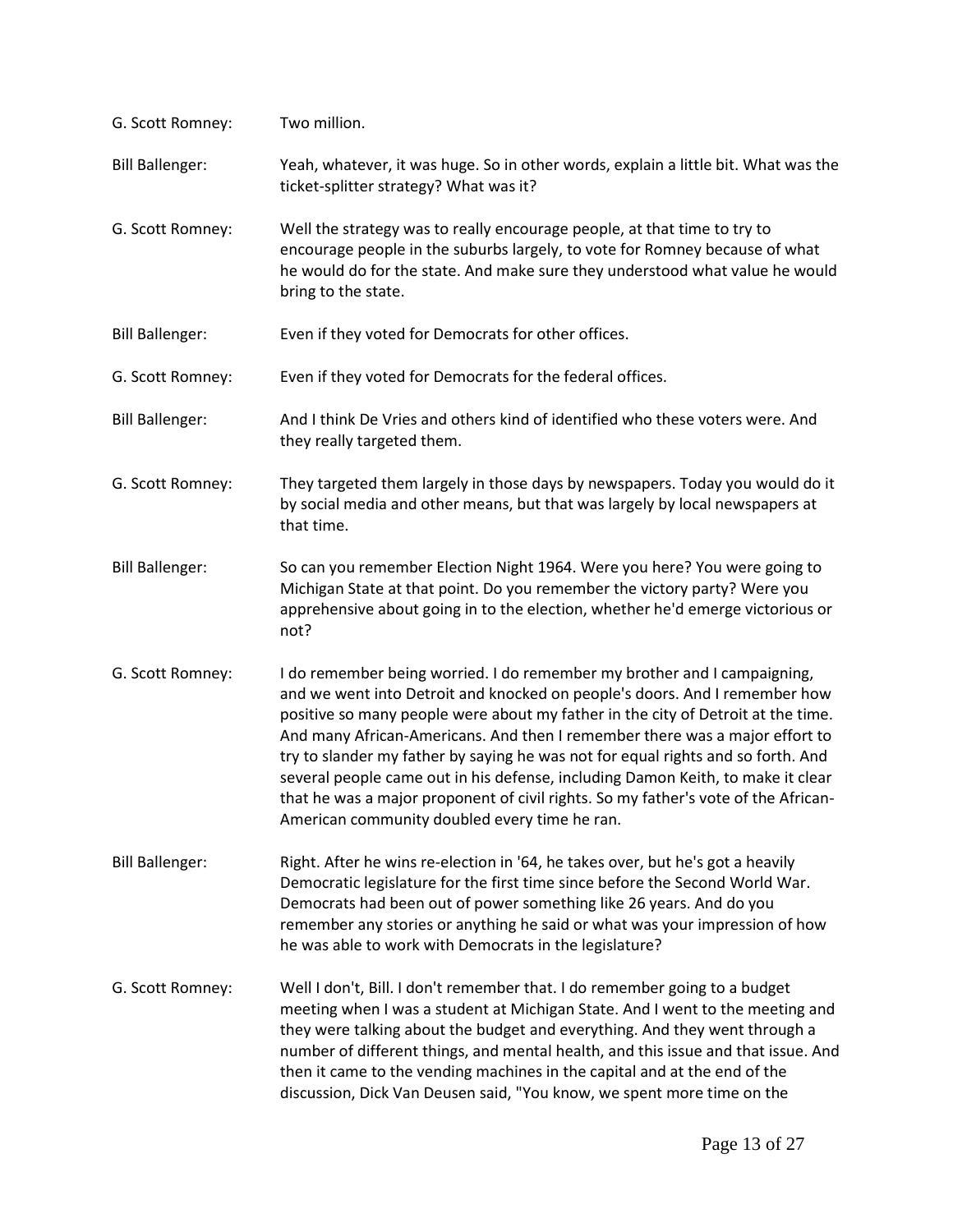vending machines in the capitol than we did on some other very important topics." G. Scott Romney: But I don't remember the effort of dealing with it. I do remember that he was able to get some cooperation from a number of people about some of the things that he thought were important. But it was not as easy as he would like. Bill Ballenger: How about 1966? Now that was the year of the so-called Romney Action Team, where they actually printed up bumper stickers with like Romney/Griffin. Bob Griffin running for the U.S. Senate. Or Romney and whomever the congressman might be, Vander Jagt, Romney/Brown, Romney/Esch. And they went around the state. G. Scott Romney: You got it, you got the names. Huge victory. Bill Ballenger: Huge victory where not only he won at the top of the ticket, but he swept a lot of Republicans down ballot in. And it kind of made up for what happened two years earlier. G. Scott Romney: There's no question it was a significant victory for Republicans. And I think he switched six congressional seats in the state in that election. And of course Bob Griffin won the Senate. And my dad took Bob Griffin with him everywhere. There were pictures of them crossing barbed wire fences to be able to get to some of the events that were labor events and other things. So he really made an effort to help all of the ticket win in that election. Bill Ballenger: Yeah, your father was almost famous for scaling fences, trying to get into union picnics. G. Scott Romney: Well, there were some great pictures of him in the paper. They were on the Labor Day celebrations, there would be the big stand on the dais with all the labor officials. And then over in the corner, all by himself, would be lonesome George sitting by himself, because he came to those events himself, because he wanted to support those. Bill Ballenger: Did you and Mitt help him a lot in that campaign? G. Scott Romney: We went to a lot of things. He would go to the factories and shake everybody's hand. Very active. We were involved, but again, knocking on doors and doing other things, but not much more than that. Bill Ballenger: Now your father's opponent in that election was Zolton Ferency. G. Scott Romney: Zolton Ferency. Bill Ballenger: Democratic state chairman. And didn't President Johnson come in to Michigan to campaign for Zolton?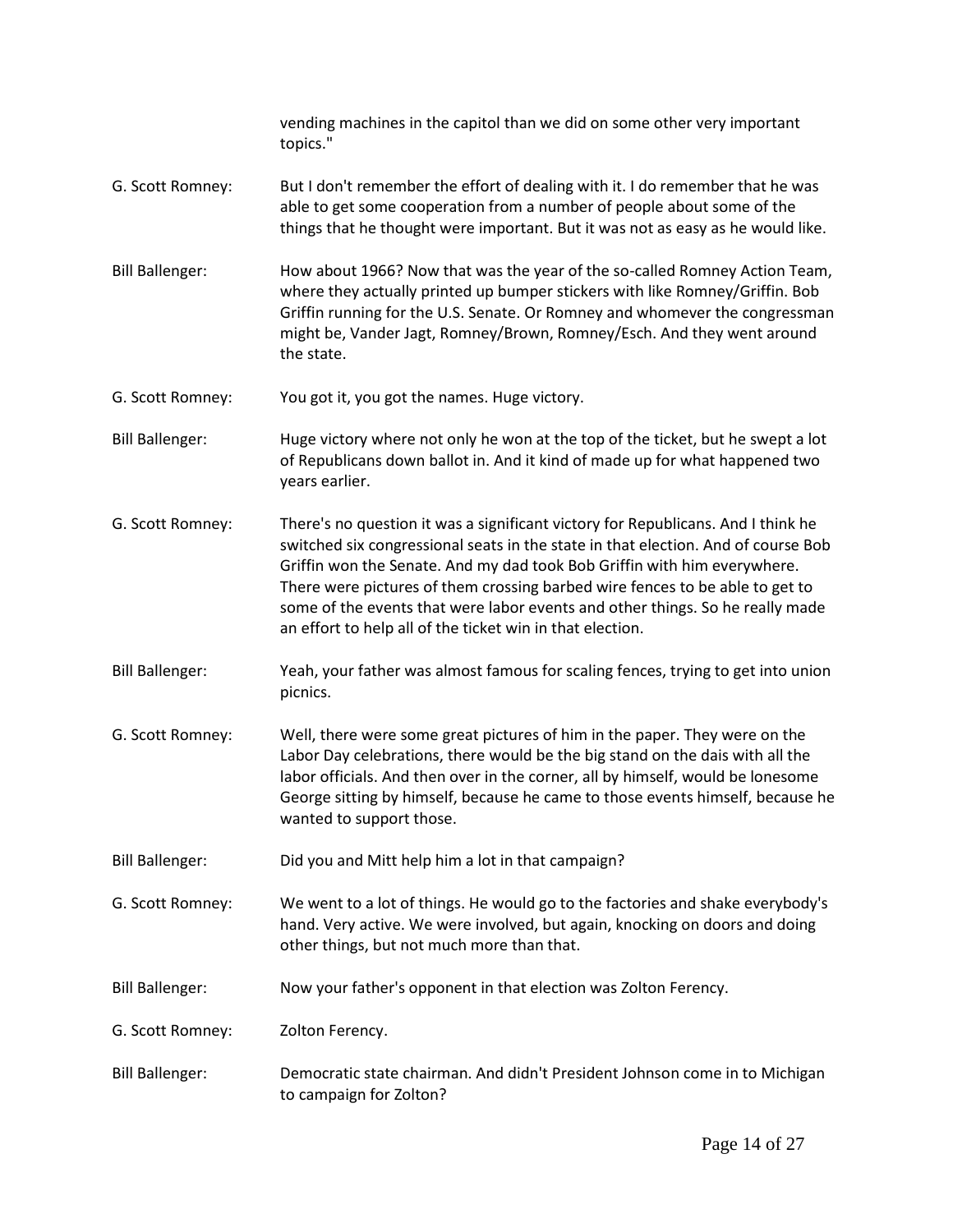| G. Scott Romney:       | President Johnson came in to campaign for Zolton Ferency. And when he came<br>in and went to an event for him, he mispronounced his name, which the papers<br>all covered, which was pretty hilarious. But when he came in, my dad as the<br>governor, met him at the airport. And so they went out on the tarmac and<br>President Johnson said, "Come in and sit my car next to me." So my dad sat in<br>the car next to President Johnson. And John Dingell, the congressman, a big man<br>at the time and healthy, grabbed my dad by the shoulders and pulled him out<br>and said, "You don't sit in there!" And President Johnson said, "Yes he does." He<br>went back in.                                                                                                                                                                                                       |
|------------------------|--------------------------------------------------------------------------------------------------------------------------------------------------------------------------------------------------------------------------------------------------------------------------------------------------------------------------------------------------------------------------------------------------------------------------------------------------------------------------------------------------------------------------------------------------------------------------------------------------------------------------------------------------------------------------------------------------------------------------------------------------------------------------------------------------------------------------------------------------------------------------------------|
| <b>Bill Ballenger:</b> | He went back in. Well of course Johnson was a pretty big man himself.                                                                                                                                                                                                                                                                                                                                                                                                                                                                                                                                                                                                                                                                                                                                                                                                                |
| G. Scott Romney:       | Johnson was a good sized fellow himself.                                                                                                                                                                                                                                                                                                                                                                                                                                                                                                                                                                                                                                                                                                                                                                                                                                             |
| <b>Bill Ballenger:</b> | He could stand up to John Dingell. That's an interesting story, fascinating.                                                                                                                                                                                                                                                                                                                                                                                                                                                                                                                                                                                                                                                                                                                                                                                                         |
| <b>Bill Ballenger:</b> | So the Romney Action Team wins. And then we get to 1967. This is your father's<br>third term, the first four-year term in Michigan history for a Michigan governor<br>under the new constitution which your father championed. And there were all<br>sorts of things that happened in 1967. There was the first state income tax was<br>enacted. The open housing legislation that your father championed was passed.<br>We had the Detroit riots in the summer of '67. We had your father going to<br>Vietnam. We had the interview on TV with Lou Gordon in which your father<br>claimed that he'd been brainwashed by the generals over there. In the<br>meantime, your father had announced that he was interested in running for<br>President. The polls showed him ahead of LBJ at the time he started running.                                                                |
| <b>Bill Ballenger:</b> | All these things happened in 1967.                                                                                                                                                                                                                                                                                                                                                                                                                                                                                                                                                                                                                                                                                                                                                                                                                                                   |
| G. Scott Romney:       | It was pretty exciting.                                                                                                                                                                                                                                                                                                                                                                                                                                                                                                                                                                                                                                                                                                                                                                                                                                                              |
| <b>Bill Ballenger:</b> | Very exciting. What do you remember about any and all of that stuff?                                                                                                                                                                                                                                                                                                                                                                                                                                                                                                                                                                                                                                                                                                                                                                                                                 |
| G. Scott Romney:       | Well I remember all of those things. I remember, particularly I remember the<br>riots and how difficult a time that was. And I spent the days with my father. As a<br>matter of fact, we stayed overnight in a hospital downtown. We traveled<br>around. And I remember my father kept trying to get the federal troops to come<br>in to help calm the city down. And asked Johnson for the federal troops and<br>Johnson kept delaying it. He sent Cyrus Vance here. And Cyrus Vance would<br>drive around with my father, and my father would make the request and put it<br>in writing. And then it would come back with Cyrus Vance and the President<br>wanted it worded slightly different. So my father would word it slightly<br>different. And it would come back several hours later saying well that wasn't<br>good enough you need to say this. And so they kept trying. |
|                        |                                                                                                                                                                                                                                                                                                                                                                                                                                                                                                                                                                                                                                                                                                                                                                                                                                                                                      |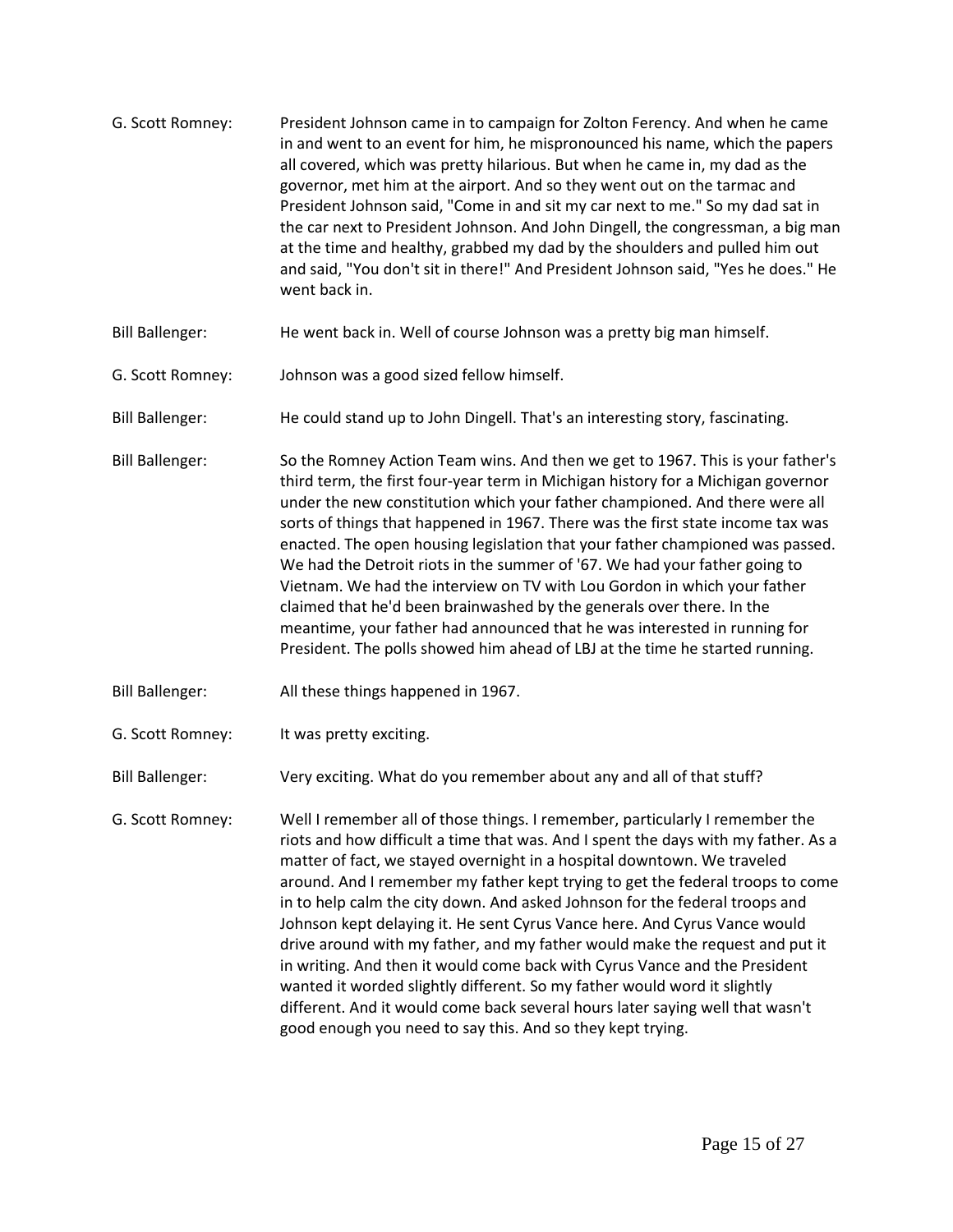- G. Scott Romney: And it was really political. They wanted him to, they wanted the nation to see, and him to suggest, that it was totally out of control, and they wanted him to swim by himself.
- Bill Ballenger: They weren't going to peek him out.
- G. Scott Romney: So they weren't going to bail him out. And of course there were major other riots at the same time, in Watts and several other cities in the United States. It wasn't only Detroit. Detroit was one of the worst ones.
- Bill Ballenger: Newark was another one.
- G. Scott Romney: There were several of them across the country. But Johnson made a real effort to make it political in my view. And I think subsequent writers have seen that. So I do remember that very well.
- G. Scott Romney: I also remember his interest in running for President. He felt that he wanted to make a difference and that he could do something to help the country. And really believed in that. So it was interesting because he did go on the Lou Gordon show. He took a trip to Vietnam, and he was convinced that the generals were misleading him, and that Westmoreland particularly was misleading him. And it was kind of interesting because when he did say that he'd been misled and then he said that, and they'd give him the snow job, and then he'd use the word brainwashing. And of course they made terrible fun for using that name that he's so weak to be brainwashed. But it was interesting because Bob McNamara's family wouldn't talk to my dad after he said that. And he was the Secretary of Defense at the time. Had been, of course, because Citizens for Michigan co-chair with my dad.
- Bill Ballenger: Right.
- G. Scott Romney: Wouldn't talk to him. But then Bob McNamara, what 30 years later?
- Bill Ballenger: Years later.
- G. Scott Romney: Said that they weren't telling the truth, that they were misleading everybody. And everybody called him a hero. But at the time they made fun of my dad for saying what really was true. They lied to us about what was going on in Vietnam. And so he was on the Lou Gordon show, he said brainwashing. His aide Travis Cross had the opportunity to look at the video afterwards and change, take anything out that he wanted to. Didn't see anything in it that was troublesome. And so that ended up. And then Lou Gordon went out for his, and good for him, he went out and said to the New York papers two or three days later, after it had been aired, nobody had paid any attention to it. Said, hey he said this. And then that caught fire. The Republicans across the country and the Democrats made fun of him for saying he was brainwashed.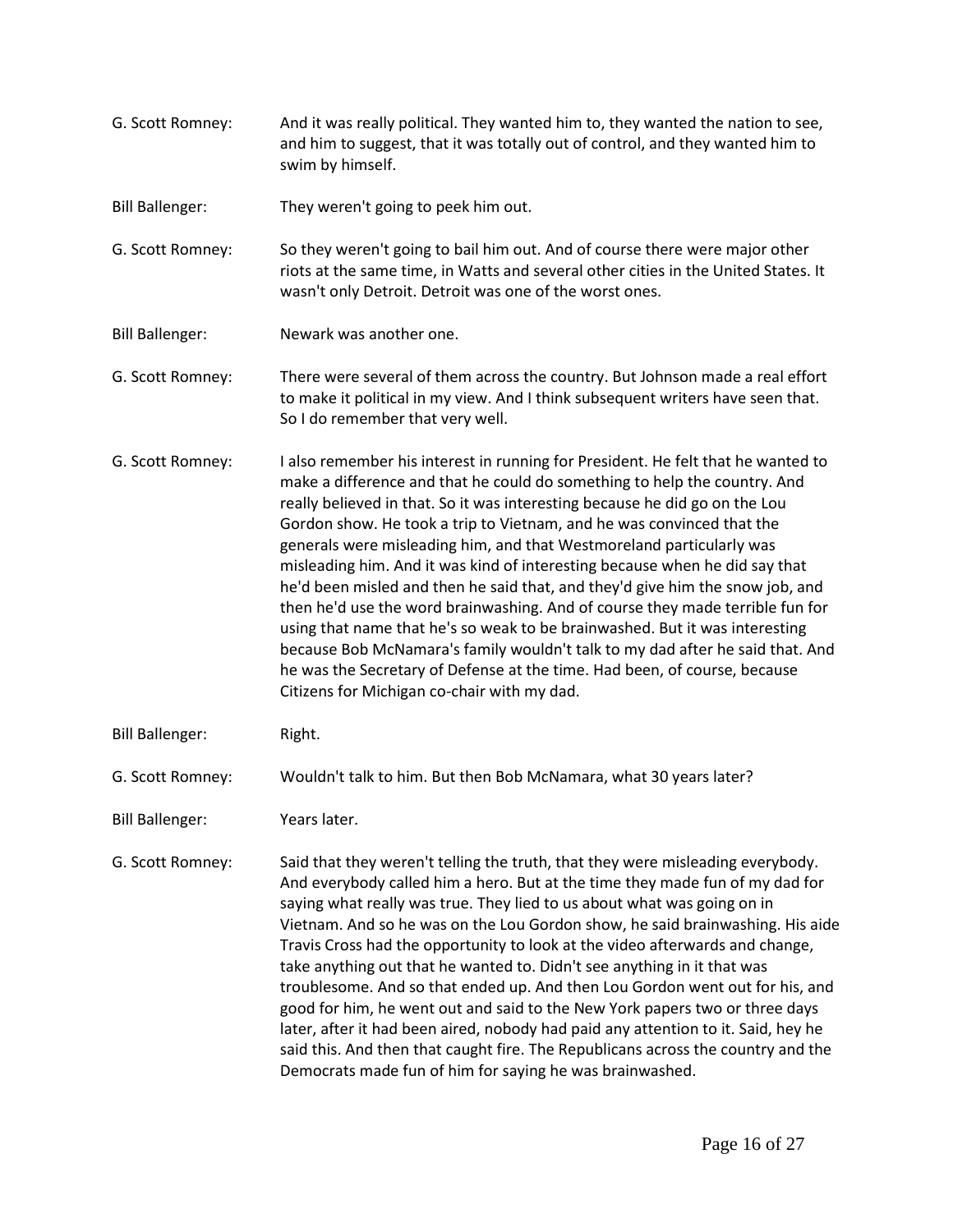| <b>Bill Ballenger:</b> | Do you really think it was that important in injuring his presidential ambitions?                                                                                                                                                                                                                                                                                                                                                                                            |
|------------------------|------------------------------------------------------------------------------------------------------------------------------------------------------------------------------------------------------------------------------------------------------------------------------------------------------------------------------------------------------------------------------------------------------------------------------------------------------------------------------|
| G. Scott Romney:       | I think it had a significant effect. I think it was an effort. Of course, Nixon ended<br>up winning the nomination then. And I think they would have done some other<br>things to try to make him look bad as time went along but yes, I think it had a<br>significant effect. You know politicians today can say a lot of different things and<br>it doesn't seem to make as much difference. That's really new in the 2016 on<br>era. But in those days it was a big deal. |
| <b>Bill Ballenger:</b> | What about, I'm just trying to think, his campaign in the fall in New Hampshire.<br>Where did he finally announce he wasn't gonna run again? Did you know in<br>advance he was going to do it?                                                                                                                                                                                                                                                                               |
| G. Scott Romney:       | I think the primary was in early January. He announced late in the year, and I<br>was with him, I was actually in New Hampshire. He decided to drop out, that it<br>didn't make sense, he wasn't going to win. And he felt that he needed to. And<br>Nixon was likely to win and he felt that to give him the support that he needed,<br>he needed to get out and not make a big deal out. So anyway, he dropped out,<br>at that point.                                      |
| G. Scott Romney:       | I was with him when he decided to drop out and then we flew to Washington<br>DC to make the announcement, and he made the announcement there.                                                                                                                                                                                                                                                                                                                                |
| <b>Bill Ballenger:</b> | What was the state of mind at the time?                                                                                                                                                                                                                                                                                                                                                                                                                                      |
| G. Scott Romney:       | It was really fascinating to me because I was with him the day he dropped out, I<br>was with him when he talked about it with his staff, and my mom, and then I<br>was with them the next day in the sun room in our home in Bloomfield Hills<br>when he was reading the papers and doing other things and he was calm as you<br>could be. He was the same person before as he was after.                                                                                    |
| G. Scott Romney:       | It didn't seem to affect him at all. He just felt that he made an effort to do what<br>he thought was good for the country. He wasn't really in it for himself. And he<br>wrote letters to my brother about that, that he felt he could make a difference,<br>but that wasn't going to occur. He'd done what is best and so on he was going to<br>move.                                                                                                                      |
| <b>Bill Ballenger:</b> | Did you get the feeling that either he felt, or maybe you, yourself felt, or your<br>mother, felt that he had not been given good advice by a lot of the people who<br>ran his campaign? There were a lot of people who thought he shouldn't have<br>been wasting his time up in New Hampshire where Nixon was likely to beat him<br>anyway.                                                                                                                                 |
| G. Scott Romney:       | He should have gone to Wisconsin.                                                                                                                                                                                                                                                                                                                                                                                                                                            |
| <b>Bill Ballenger:</b> | He should have gone to Wisconsin where American Motors had had a plant.                                                                                                                                                                                                                                                                                                                                                                                                      |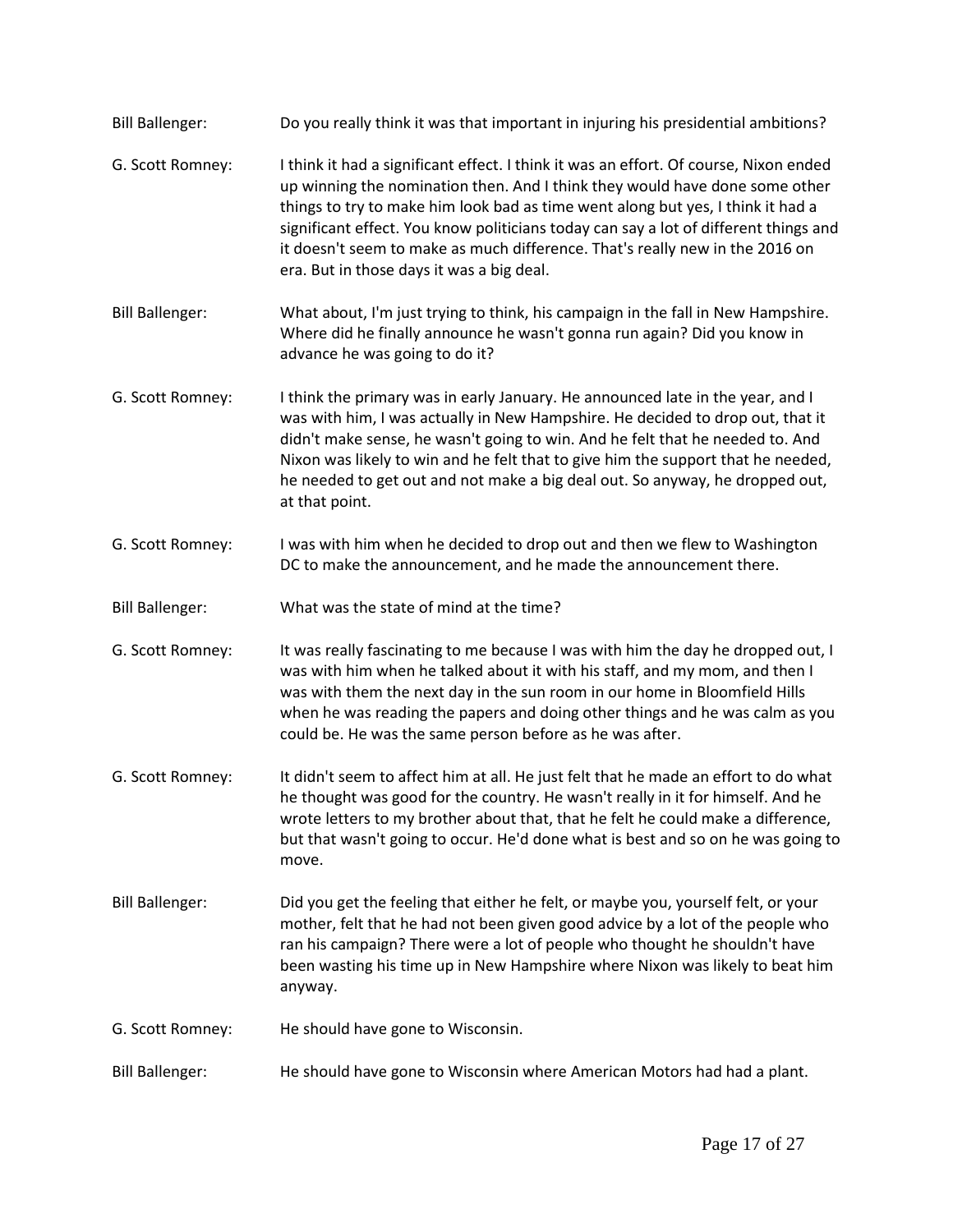| G. Scott Romney:       | Right.                                                                                                                                                                                                                                                                                                                                                                                                                                                                                                                                                                                                                                             |
|------------------------|----------------------------------------------------------------------------------------------------------------------------------------------------------------------------------------------------------------------------------------------------------------------------------------------------------------------------------------------------------------------------------------------------------------------------------------------------------------------------------------------------------------------------------------------------------------------------------------------------------------------------------------------------|
| <b>Bill Ballenger:</b> | And, he could have done a lot better there. And he was ill served.                                                                                                                                                                                                                                                                                                                                                                                                                                                                                                                                                                                 |
| G. Scott Romney:       | Well, there were people that said that. Some of them at the time, and I think<br>probably it probably was a mistake, in hindsight to do it that way, to go to try to<br>battle in New Hampshire. Everybody felt that you had to go to New Hampshire<br>first in those days. So that was what they did.                                                                                                                                                                                                                                                                                                                                             |
| <b>Bill Ballenger:</b> | So we get to the summer of '68, there's another convention, Nixon is<br>nominated. And there's some talk about your father being picked as a vice<br>presidential candidate.                                                                                                                                                                                                                                                                                                                                                                                                                                                                       |
| G. Scott Romney:       | I don't think he ever expected that to occur.                                                                                                                                                                                                                                                                                                                                                                                                                                                                                                                                                                                                      |
| <b>Bill Ballenger:</b> | Yeah. Well, and it was Spiro Agnew.                                                                                                                                                                                                                                                                                                                                                                                                                                                                                                                                                                                                                |
| G. Scott Romney:       | I think that was a surprise to everybody, because he picked somebody that was<br>not well known and had not distinguished himself significantly in any way. And it<br>was almost like Nixon wanted to pick somebody that couldn't upstage him.                                                                                                                                                                                                                                                                                                                                                                                                     |
| <b>Bill Ballenger:</b> | Well, okay, so that campaign comes and goes, and Nixon wins narrowly over<br>Hubert Humphrey. Your father is finishing his sixth year as governor. He's<br>accomplished a lot, but evidently he was still stirred by the ambition to maybe<br>do something at the federal level and Richard Nixon asked him to be his<br>secretary of Housing and Urban Development in the new administration,<br>beginning in January of '69, so your father does something that really is pretty<br>rare in the history of Michigan governors, he resigns in the middle of his second<br>term and turns the office over to Bill Milliken and goes to Washington. |
| <b>Bill Ballenger:</b> | What do you remember about that time? Was that a tough decision for him to<br>make? How did your mother feel about it? How did you feel about it?                                                                                                                                                                                                                                                                                                                                                                                                                                                                                                  |
| G. Scott Romney:       | Well, I don't know how tough a decision was for him. I think that he felt that he<br>could have an effect on civil rights in the country, on equal housing<br>opportunities for people. That was a major concern of his and something that<br>he thought the Republicans should be pushing.                                                                                                                                                                                                                                                                                                                                                        |
| G. Scott Romney:       | He also felt that he could bring some efficiency, in terms of modularized homes,<br>and trying to build homes that are more efficient way for the future. And so he<br>felt that he could make a difference in doing that. So he took that job.                                                                                                                                                                                                                                                                                                                                                                                                    |
| <b>Bill Ballenger:</b> | So how did he feel about having the job as HUD Secretary? During the time he<br>was there, and after it was over, do you think he had a feeling of real<br>satisfaction? Or by the end did he decide, you know, you can't really get as<br>much done here in Washington as you think you can going in, and I'm a little bit                                                                                                                                                                                                                                                                                                                        |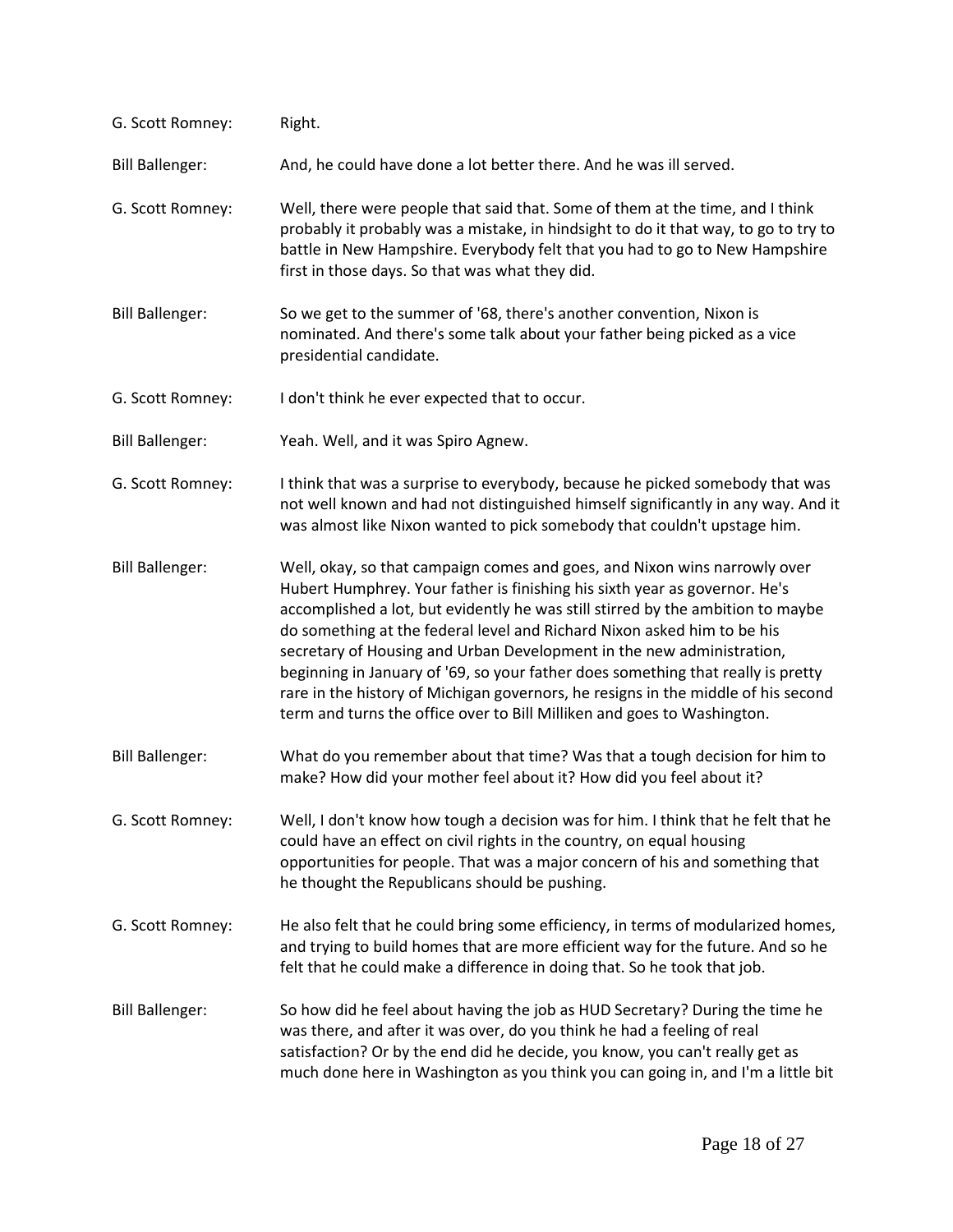|                        | disillusioned and I'm just going to pack it in and get out of politics and<br>government.                                                                                                                                                                                                                                                                                                                                                                                                                                                                                                                                                                                                                                                                                                                                       |
|------------------------|---------------------------------------------------------------------------------------------------------------------------------------------------------------------------------------------------------------------------------------------------------------------------------------------------------------------------------------------------------------------------------------------------------------------------------------------------------------------------------------------------------------------------------------------------------------------------------------------------------------------------------------------------------------------------------------------------------------------------------------------------------------------------------------------------------------------------------|
| G. Scott Romney:       | Well, he was there for the whole four years. For the first term of Nixon's<br>presidency, but he early on, felt that he was being thwarted, in terms of doing<br>the things he wanted, and that the White House really controlled things. And<br>Ehrlichman and Haldeman, who were the top assistants to Nixon, vetoed many<br>of the things that my dad wanted to do. And Moynahan, as well. And so it ended<br>up being significantly frustrating for him in being the secretary of Housing and<br>Urban Development. And, he realized that even though you could be a cabinet<br>secretary in the country view, you were an important aspect and policymaker in<br>terms of government, it's really the aides to the precedent, and the precedent,<br>that make the decisions and you really can't have very much influence. |
| <b>Bill Ballenger:</b> | Right.                                                                                                                                                                                                                                                                                                                                                                                                                                                                                                                                                                                                                                                                                                                                                                                                                          |
| <b>Bill Ballenger:</b> | In the middle of your father's service as HUD Secretary, while he's in<br>Washington with your mother, she is either recruited, or she decides, or<br>whatever to run for the US Senate against the incumbent Democratic US<br>Senator Phil Hart.                                                                                                                                                                                                                                                                                                                                                                                                                                                                                                                                                                               |
| <b>Bill Ballenger:</b> | What do you remember about that? Was that her idea? Was that your father's<br>idea that she would be a good person to do this? Was there impetus to do this<br>from outside the two of them from the party or from somebody else?                                                                                                                                                                                                                                                                                                                                                                                                                                                                                                                                                                                               |
| G. Scott Romney:       | I think there was a real effort of the party. First of all, I think that part of it was a<br>Governor Milliken, he wanted somebody that was not going to drag down the<br>ticket terribly.                                                                                                                                                                                                                                                                                                                                                                                                                                                                                                                                                                                                                                      |
| <b>Bill Ballenger:</b> | He was running for election.                                                                                                                                                                                                                                                                                                                                                                                                                                                                                                                                                                                                                                                                                                                                                                                                    |
| G. Scott Romney:       | And he was running for the first time for direct election, he was the governor,<br>but had been succeeded my dad after my dad resigned, and so now he was<br>running for his first four-year term.                                                                                                                                                                                                                                                                                                                                                                                                                                                                                                                                                                                                                              |
| <b>Bill Ballenger:</b> | Right.                                                                                                                                                                                                                                                                                                                                                                                                                                                                                                                                                                                                                                                                                                                                                                                                                          |
| G. Scott Romney:       | The Republican Party decided they would have a group of them get together<br>and try to pick the best choice to be able to run for Senate. And that group<br>selected my mother and she was interested in doing it, and thought it would<br>make a significant contribution.                                                                                                                                                                                                                                                                                                                                                                                                                                                                                                                                                    |
| G. Scott Romney:       | So it was really the party and Governor Millikan that put her in that position.                                                                                                                                                                                                                                                                                                                                                                                                                                                                                                                                                                                                                                                                                                                                                 |
| <b>Bill Ballenger:</b> | Okay. And so how did she feel about the campaign and what happened in the<br>campaign?                                                                                                                                                                                                                                                                                                                                                                                                                                                                                                                                                                                                                                                                                                                                          |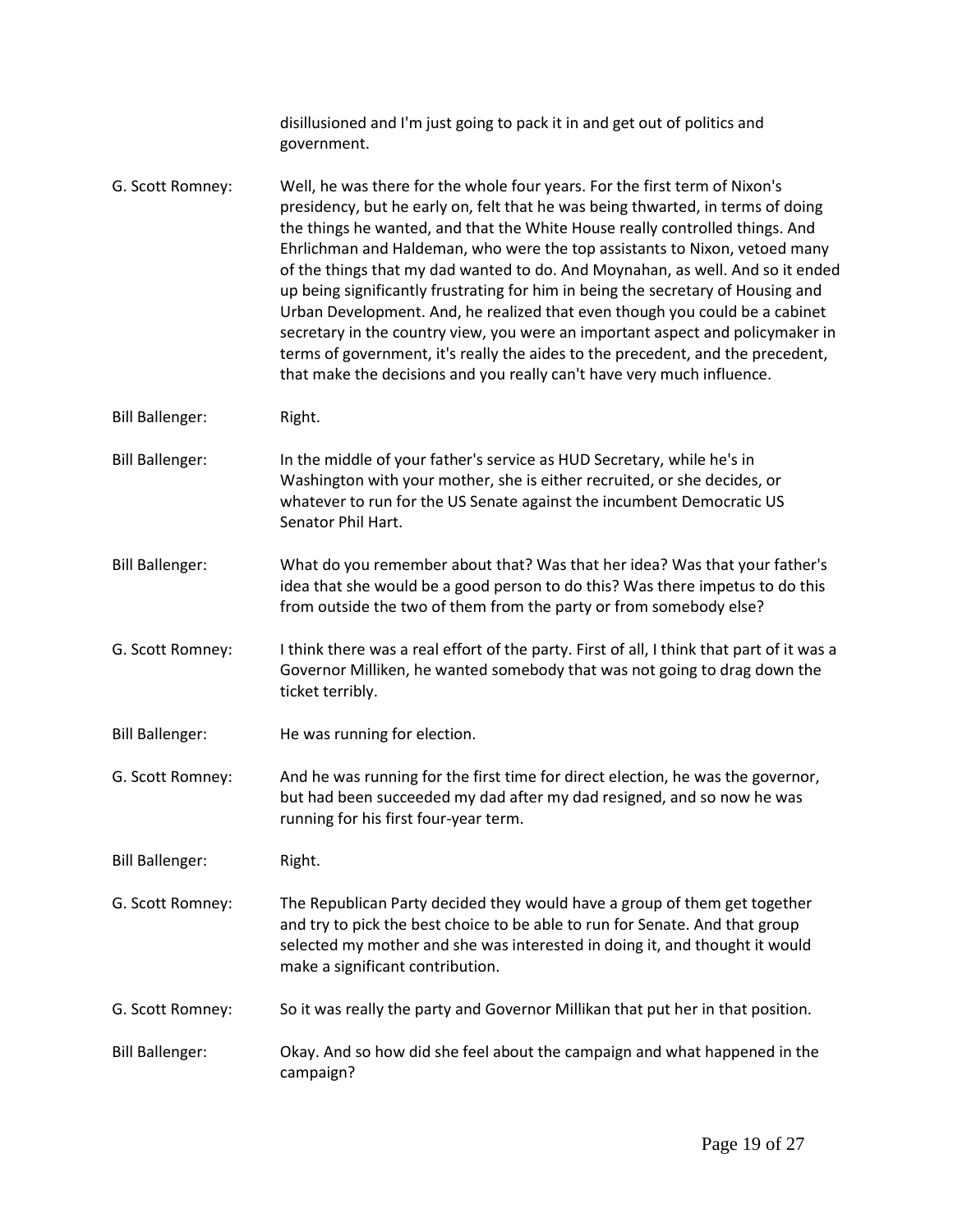| G. Scott Romney:       | Well, it was fascinating, the campaign, because in those days, it was so different<br>in those days. Now Elly Peterson had already run for Senate once. So my mother<br>wasn't the first woman to run as a Republican woman for Senate.                                                                                                                                                                                                                                                                                                                                                                                                                                               |
|------------------------|---------------------------------------------------------------------------------------------------------------------------------------------------------------------------------------------------------------------------------------------------------------------------------------------------------------------------------------------------------------------------------------------------------------------------------------------------------------------------------------------------------------------------------------------------------------------------------------------------------------------------------------------------------------------------------------|
| <b>Bill Ballenger:</b> | Right.                                                                                                                                                                                                                                                                                                                                                                                                                                                                                                                                                                                                                                                                                |
| G. Scott Romney:       | When they had debates with Senator Hart, and he was a good man, but in those<br>days he would come in and bring her a dozen roses and a pull out her chair, and<br>tell her what a great mother she'd been.                                                                                                                                                                                                                                                                                                                                                                                                                                                                           |
| <b>Bill Ballenger:</b> | Oh my gosh.                                                                                                                                                                                                                                                                                                                                                                                                                                                                                                                                                                                                                                                                           |
| G. Scott Romney:       | And so it was all that kind of thing.                                                                                                                                                                                                                                                                                                                                                                                                                                                                                                                                                                                                                                                 |
| <b>Bill Ballenger:</b> | Yeah, yeah, yeah.                                                                                                                                                                                                                                                                                                                                                                                                                                                                                                                                                                                                                                                                     |
| G. Scott Romney:       | Oh, you've been such a wonderful mother, I'm so glad you've been such a great<br>mother. Today, being a mother would be an asset, in terms of running for office,<br>in those days, it was not considered an asset.                                                                                                                                                                                                                                                                                                                                                                                                                                                                   |
| <b>Bill Ballenger:</b> | Yeah.                                                                                                                                                                                                                                                                                                                                                                                                                                                                                                                                                                                                                                                                                 |
| G. Scott Romney:       | It was very difficult for her, and obviously, she lost by a lot. And then Millikan<br>sort of divorced himself from her. Once he saw that she wasn't particularly<br>popular and wasn't ahead in the polls, he wouldn't do anything with her, and<br>that made it very difficult for her too.                                                                                                                                                                                                                                                                                                                                                                                         |
| G. Scott Romney:       | He sort of acted like he didn't really care.                                                                                                                                                                                                                                                                                                                                                                                                                                                                                                                                                                                                                                          |
| <b>Bill Ballenger:</b> | He had nothing to do with recruiting her in the first place.                                                                                                                                                                                                                                                                                                                                                                                                                                                                                                                                                                                                                          |
| G. Scott Romney:       | He had nothing to do with the process that selected her in the first place.                                                                                                                                                                                                                                                                                                                                                                                                                                                                                                                                                                                                           |
| <b>Bill Ballenger:</b> | What about your brother and yourself? Did you help?                                                                                                                                                                                                                                                                                                                                                                                                                                                                                                                                                                                                                                   |
| G. Scott Romney:       | Well, my brother came back. He was at Brigham Young University at the time,<br>and I was with a law firm in New York, and they gave me a leave of absence, so I<br>came back and worked three months on my mother's campaign. I helped write a<br>lot of speeches and do some other things and Mitt did a lot of organizational<br>stuff. And so we worked on it. It was very interesting, and my brother was very<br>wise about the people that worked on the campaign, had a lot of suggestions<br>about things. I didn't know at the time how ahead he was in terms of his<br>political thinking and his organizational skills. But he was really interesting<br>during that time. |
| <b>Bill Ballenger:</b> | You think that's where he really got the political bug? He worked a little before<br>that time.                                                                                                                                                                                                                                                                                                                                                                                                                                                                                                                                                                                       |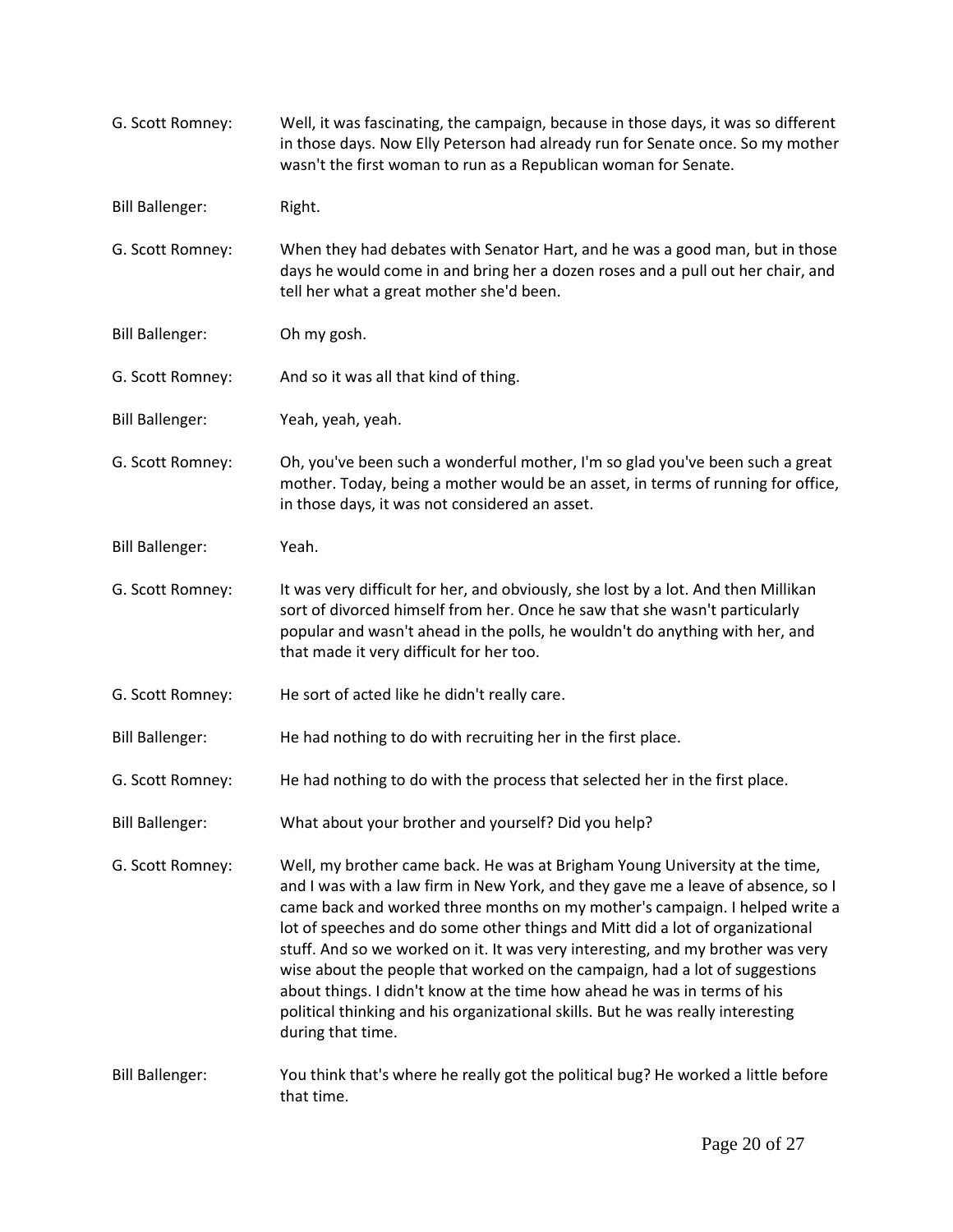| G. Scott Romney:       | Going around with my parents in the campaigning, and he did it from the<br>beginning, in 1962 when my dad ran, he was with my mother all the time. When<br>you see all these things. Politics, in some ways, is intoxicating, and you know<br>that, it's fascinating. And to think you could make a difference and improve<br>people's lives is even more intoxicating. So it becomes something that you really<br>would want to do.                                                                                                  |
|------------------------|---------------------------------------------------------------------------------------------------------------------------------------------------------------------------------------------------------------------------------------------------------------------------------------------------------------------------------------------------------------------------------------------------------------------------------------------------------------------------------------------------------------------------------------|
| G. Scott Romney:       | Now, my dad always felt that before you go into politics, you need to be able to<br>be successful in something else, so that you have a background. So, for two<br>things, two reasons; one so you're not financially in need of the job. So you can<br>say what you really believe without worrying about whether you're going to win<br>or lose. That you don't have to say something that you don't believe to try to<br>win. That was important to him.                                                                           |
| G. Scott Romney:       | And secondly, so that you're financially independent, again, so that you don't<br>have to rely on the job.                                                                                                                                                                                                                                                                                                                                                                                                                            |
| G. Scott Romney:       | It was a big deal to him to also have experience in private life, so you know<br>what's going on in the country, and understand what happens and what's<br>important. And so he believed you need to be out in the private sector first<br>before you run for public office.                                                                                                                                                                                                                                                          |
| G. Scott Romney:       | Going around with the people and seeing other people run for office and what<br>they did and how they did it. We saw a lot, learned a lot, figured out a lot of<br>things that happened and it was fascinating.                                                                                                                                                                                                                                                                                                                       |
| <b>Bill Ballenger:</b> | Well, Richard Nixon is re-elected in 1972, but your father says, "I've served one<br>full term and that's enough." And he resigned. He never sought political office<br>again. And I'm just curious, the last two decades of his life, what did he involve<br>himself in?                                                                                                                                                                                                                                                             |
| G. Scott Romney:       | He was majorly involved in volunteer activities. He believed that volunteerism<br>was really important in our country. He said, "Money is important, but more<br>important are people helping people." And so he worked very hard for the<br>Volunteers for America. He was helpful in putting together an organization to<br>promote volunteerism. And as a matter of fact, the points of lights under<br>George Herbert Walker Bush was something that was then merged with<br>another organization to make Volunteers for America. |
| <b>Bill Ballenger:</b> | Right.                                                                                                                                                                                                                                                                                                                                                                                                                                                                                                                                |
| G. Scott Romney:       | He was a huge proponent of that and he talked about it to us all the time.                                                                                                                                                                                                                                                                                                                                                                                                                                                            |
| <b>Bill Ballenger:</b> | What other anecdotes can you tell me about George Romney and his activities,<br>things he said, things he did, his relationship with you, for instance, as a father?<br>What kind of a father was he?                                                                                                                                                                                                                                                                                                                                 |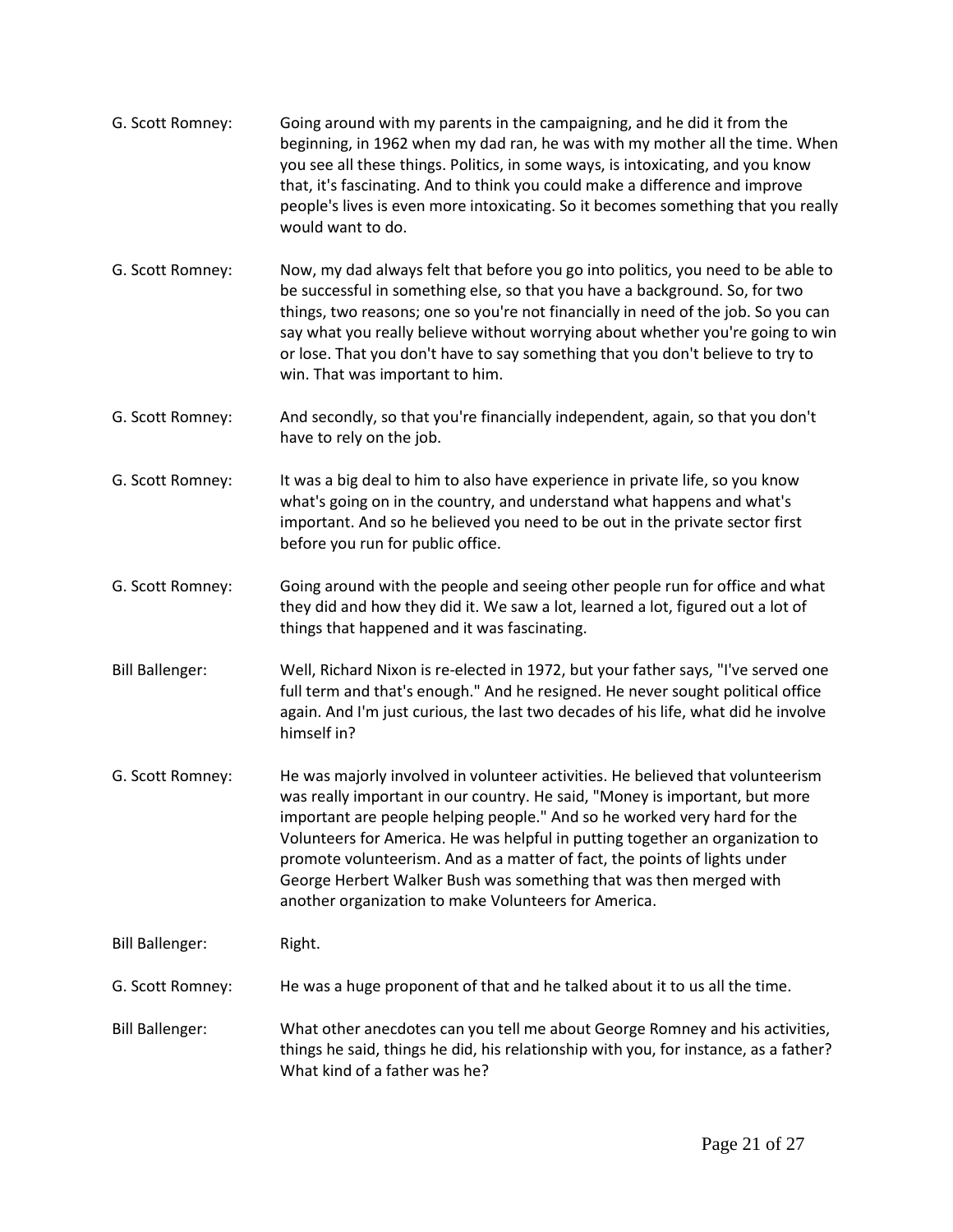- G. Scott Romney: Well, he was an incredible father, let me talk about that in a second.
- G. Scott Romney: But when he was a young boy, it really affected us a lot about his background, that he came from such a poor background. His father going broke five times, and he told us a story that when he was a young boy, his father came home and the only Christmas present they got, they got one red flyer sled for the six boys and one girl, and they each got an orange. That was what they got for Christmas.
- G. Scott Romney: And those stories made a difference to us in terms of being able to accept other people and understand where people come from in this world and that, you know, it doesn't always end up easy for everybody. But his love affair with my mother was a huge impression on all of us and his affection for her and his kindness to her, and her kindness to him was a huge aspect of our lives and of our upbringing.
- G. Scott Romney: Our father would pray with us every day, he'd kneel down and we'd have family prayer and he'd pray with us. That was a big deal.
- G. Scott Romney: I'll get emotional when I talk about the love of his children, he loved his children enormously. And I've had some difficult times in my life, and my dad was there and showed unconditional love for me every time. He was absolutely 100% supportive and just a spectacular father. He really was an incredible support to all of his children and loved them and cared for them enormously.
- G. Scott Romney: You know, he was very generous with people. There were a number of people that he helped. There were just things he did, little things that he did. You know, when we were kids, we'd go watch the Thanksgiving parade at Pearl Peterson's apartment in Detroit, and my brother would say afterwards, "Well, why are we watching it here? We don't get a good view here. There are much better at places."
- G. Scott Romney: Well after we were adults, we realized we weren't going there to watch the parade. We were going there to be nice to Pearl Peterson. And it was just the way my father conducted himself, the things that he did.
- G. Scott Romney: I remember when he ran for governor the first time, Gus Shoal, he somehow got in the press that he was praying about whether to run for governor, and Gus Shoal said, "Oh, what does he think he has a private pipeline to God?"
- G. Scott Romney: And my dad said, "I have the same pipeline everybody else has."
- G. Scott Romney: He was the one that coined the phrase "gas guzzling dinosaurs".
- Bill Ballenger: Right.
- G. Scott Romney: About the big three's cars.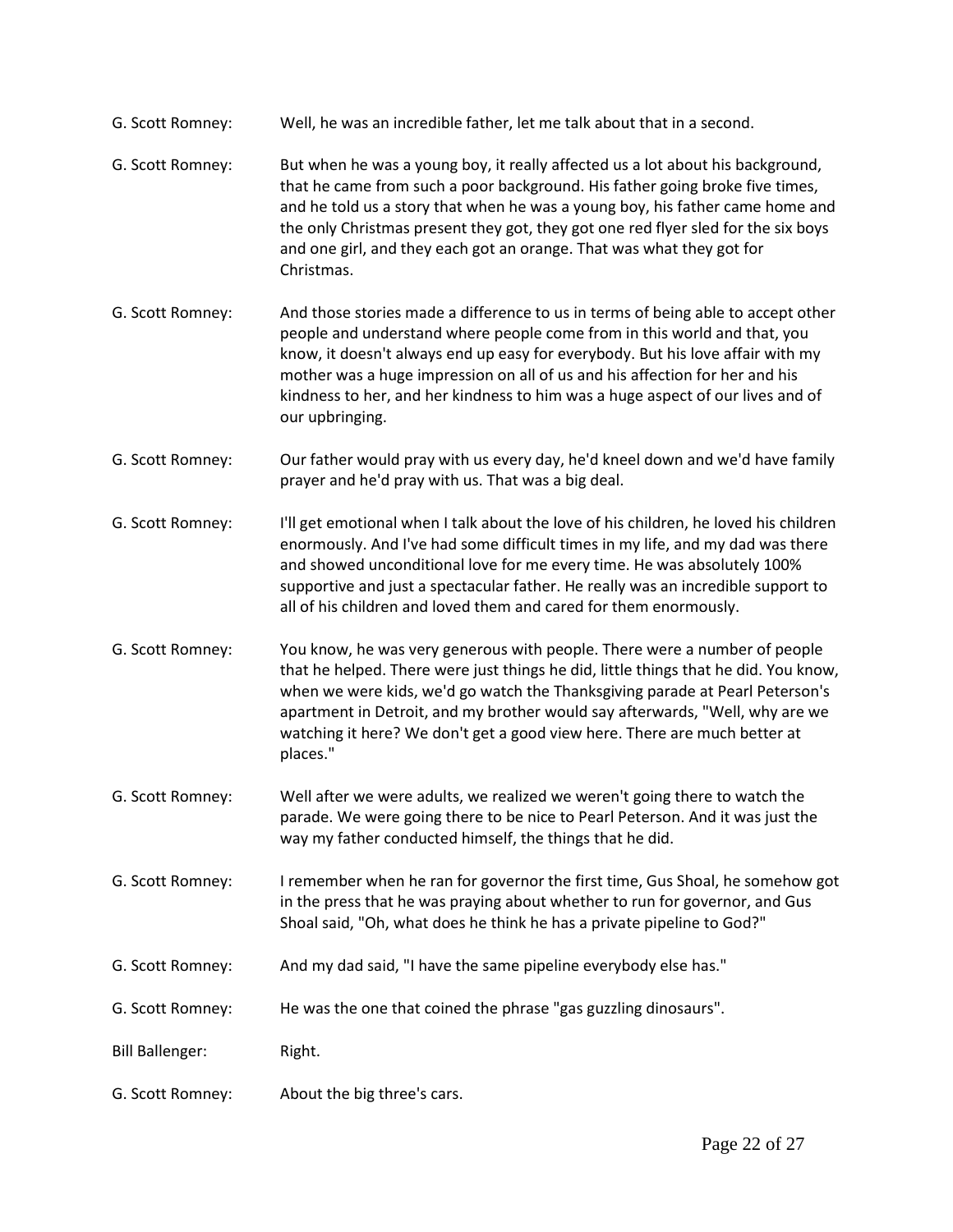| <b>Bill Ballenger:</b> | Right.                                                                                                                                                                                                                                                                                                                                                                                                                                                                                                                   |
|------------------------|--------------------------------------------------------------------------------------------------------------------------------------------------------------------------------------------------------------------------------------------------------------------------------------------------------------------------------------------------------------------------------------------------------------------------------------------------------------------------------------------------------------------------|
| G. Scott Romney:       | He just was an innovative, creative kind of guy.                                                                                                                                                                                                                                                                                                                                                                                                                                                                         |
| <b>Bill Ballenger:</b> | Didn't he, in 1994, when Mitt was running against Teddy Kennedy for the US<br>Senate, your father went out to Massachusetts and campaigned tirelessly for<br>him.                                                                                                                                                                                                                                                                                                                                                        |
| G. Scott Romney:       | He did.                                                                                                                                                                                                                                                                                                                                                                                                                                                                                                                  |
| <b>Bill Ballenger:</b> | And he was in his eighties by then.                                                                                                                                                                                                                                                                                                                                                                                                                                                                                      |
| G. Scott Romney:       | My mother wasn't particularly well at the time, so he added some space in the<br>house so that a couple could live there and be with her when he was gone, and<br>he was there and he'd go and fly to Boston and take the tube out to wherever<br>Mitt was, and do whatever he could to campaign.                                                                                                                                                                                                                        |
| G. Scott Romney:       | And toward the end of the campaign when it looked like Mitt was not going to<br>win for Senate, against Ted Kennedy, my dad called me on the phone and he<br>said, "You've gotta tell your brother that we can still win this thing." And he said,<br>"We should  I'm having all the family come, all the grandchildren, all the<br>children, and I'm having them all come and we can spread out across the state<br>and we can win this thing. And Mitt says we should just all stay together and<br>have a good time." |
| G. Scott Romney:       | He was in his eighties, late eighties.                                                                                                                                                                                                                                                                                                                                                                                                                                                                                   |
| <b>Bill Ballenger:</b> | Yeah, yeah.                                                                                                                                                                                                                                                                                                                                                                                                                                                                                                              |
| G. Scott Romney:       | And I said, "Well dad, you know, Mitt ought to be able to say he ran the<br>campaign the way he wants to run it."                                                                                                                                                                                                                                                                                                                                                                                                        |
| G. Scott Romney:       | And he paused for a second and he said, "Oh, you're right."                                                                                                                                                                                                                                                                                                                                                                                                                                                              |
| G. Scott Romney:       | And it is amazing to see how he could change his mind.                                                                                                                                                                                                                                                                                                                                                                                                                                                                   |
| <b>Bill Ballenger:</b> | He could change his mind.                                                                                                                                                                                                                                                                                                                                                                                                                                                                                                |
| G. Scott Romney:       | He liked to listen to other people's viewpoints.                                                                                                                                                                                                                                                                                                                                                                                                                                                                         |
| <b>Bill Ballenger:</b> | Yeah, yeah.                                                                                                                                                                                                                                                                                                                                                                                                                                                                                                              |
| G. Scott Romney:       | And was always open minded in thinking about things that went forward. He<br>would always have a discussion with his children, before he ran for office, and<br>before my mother ran for office. I remember he'd always say, "What do you<br>think about this?" And lay it out, the pros and cons. And my sister would say,<br>"That's great." And my other sister would say, "That's great." And I'd say, "That's                                                                                                       |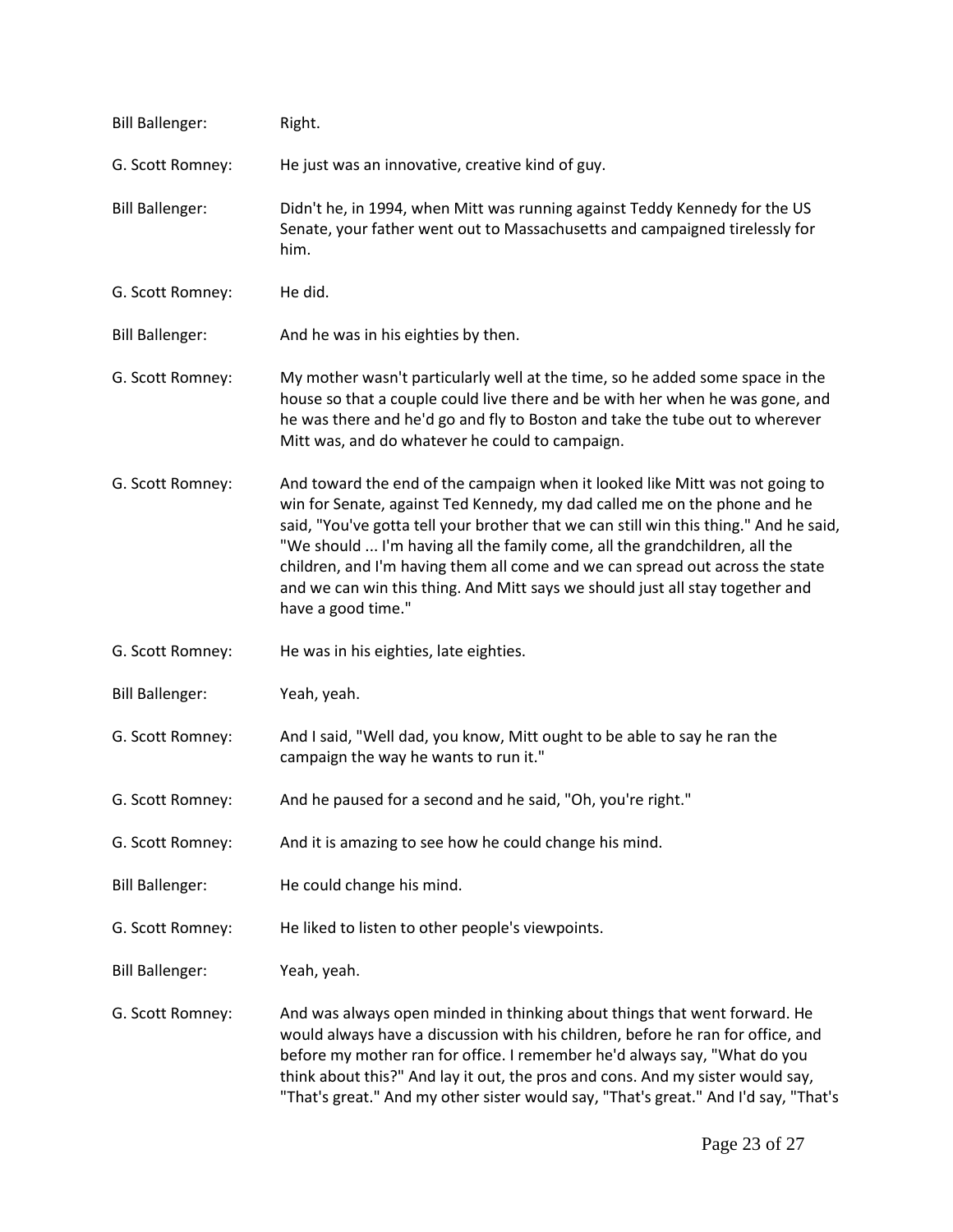|                        | great." And Mitt would say, "Have you thought about this? Have you thought<br>about that?"                                                                                                                                                                                                                                                                                  |
|------------------------|-----------------------------------------------------------------------------------------------------------------------------------------------------------------------------------------------------------------------------------------------------------------------------------------------------------------------------------------------------------------------------|
| G. Scott Romney:       | He'd always come up with the things that were the negatives. It was really kind<br>of fascinating. But anyway, yes, he was an amazing guy.                                                                                                                                                                                                                                  |
| G. Scott Romney:       | He loved to exercise. He walked in the morning, and when he played golf, he'd<br>go over early in the morning and play golf with three balls and run around the<br>course with a putter and a two iron and that was all he'd take, and basically run<br>around the course. And they called him the ghost, because his footsteps would<br>be there, but nobody ever saw him. |
| <b>Bill Ballenger:</b> | Wow. Yeah, I remember those stories. What about his relationship with Nelson<br>Rockefeller?                                                                                                                                                                                                                                                                                |
| G. Scott Romney:       | Well that was interesting because when he decided to run for president, it was<br>after the Governor Scranton and Governor Rockefeller came to him and said<br>that they were going to give him their unconditional support and that they<br>would never do anything else but support him.                                                                                  |
| G. Scott Romney:       | And so, after my dad had made the mistake of saying "brainwashing" and things<br>didn't look so good for a while, Rockefeller instantly kind of changed his tune in<br>public. And so it really hurt to the effort of my father and that's one of the<br>things that caused him to drop out.                                                                                |
| <b>Bill Ballenger:</b> | Do you remember anything about the executive mansion, the governor's<br>mansion on Mackinac Island?                                                                                                                                                                                                                                                                         |
| G. Scott Romney:       | I sure do. We went up there a fair amount and we stayed there. It was very nice.<br>It was a lovely place.                                                                                                                                                                                                                                                                  |
| G. Scott Romney:       | Mitt would take his boat up there and he had a little teeny, 16-foot powerboat<br>and I know he was out there with his girlfriend, Ann, whom he ended up<br>marrying. And one night they were out under the bridge and it looked like the<br>shore was moving and it turned out it was a freighter going by, that narrowly<br>missed them.                                  |
| <b>Bill Ballenger:</b> | I know a lot of legislators appreciated George Romney inviting them up there<br>and playing golf with them, including some Democrats who were never invited<br>by Soapy Williams, or anybody else who had been a democratic governor up<br>there to play golf with them.                                                                                                    |
| G. Scott Romney:       | Well, my dad loved to play golf and he had fairly decent scores, but Billy Casper,<br>who the pro was who played with him said that my dad was the ninth wonder of<br>the world. His stroke was so bizarre. Have you seen Charles Barkley's stroke<br>these days?                                                                                                           |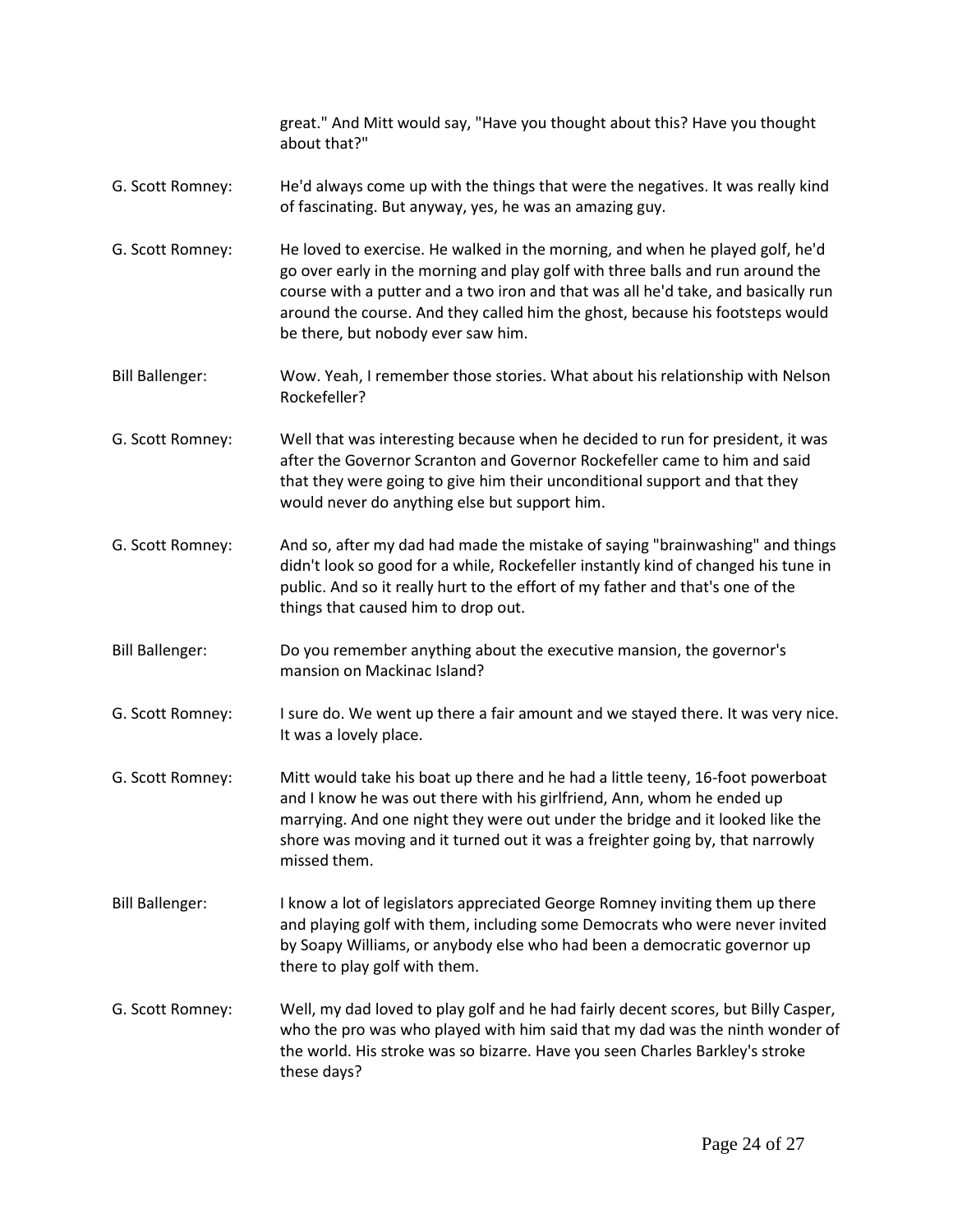- G. Scott Romney: He's be on his tippy toes and dance around a little bit before the club would come down and hit the ball square.
- Bill Ballenger: Right. So, Mormonism was such an enormous influence on your whole family and your father's life. I mean, your family was really in on Mormonism from the very beginning wasn't it? Back in the 1830's?
- G. Scott Romney: My dad's great, great-grandfather. Let's see Helaman, Parley, grandfather who was one of the early members of the church in 1930, within six months after the church was formed he was one of the early leaders. He ended up being assassinated in Arkansas in the 1850's, but yes, and many of my mother's family as well. But my mother's father was an early member of the church. He joined on his own as a teenager in England and came to the United States, but other than that it went back generations.
- G. Scott Romney: I think another interesting thing about my dad is that when he was a young man his mother died of asthma when he was in high school. She had a major asthma attack, and in those days, asthma was difficult, and they didn't know what to do. So, one time a doctor said to her, well, if we pull all your teeth your asthma will go away. So they pulled all her teeth, and of course it didn't do anything for her asthma.
- Bill Ballenger: Oh, my god.
- G. Scott Romney: But she died when he was about 16 or 17 and so when he left to go East to go on his mission he took his dad to his mother's grave and he said, "I will never do anything to bring shame on the family name. I will always provide honor to the name of this family."
- Bill Ballenger: That's amazing. Is there something about Mormonism as a faith that has a particular appeal to your family that you can think of? What is it about Mormonism that means something really significant to you?
- G. Scott Romney: Well of course, the major aspect, the name of our church is The Church of Jesus Christ of Latter Day Saints, and so the main thing of our church is to believe in Jesus Christ as other Christians do. And so believing in our Father in Heaven and Jesus Christ is a huge thing. There are other things. There's several doctrinal things that are a little different and so forth, and the other aspect of it is the emphasis on family. And we believe that people that are married in this life will be married in the next life if they are married in the proper way. And that the families will live together forever, and that there's a family unity that survives death. And so that's a major aspect of our faith and causes you to look on your family in a much more significant way.
- Bill Ballenger: At the end of his life, and I know it came abruptly and George Romney didn't expect to pass away when he did, it was right after he had been exercising I believe, on his exercise bike.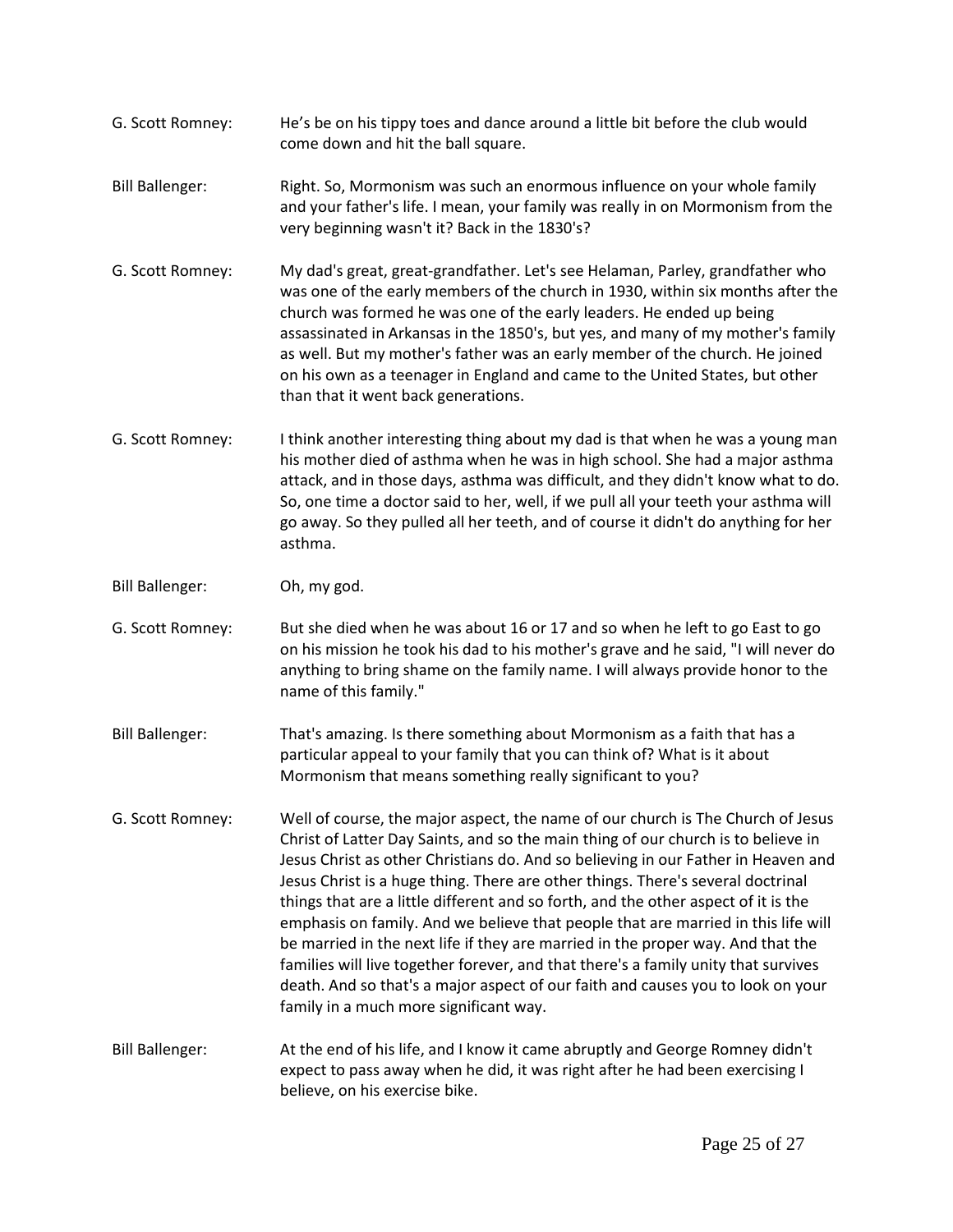| G. Scott Romney:       | He died on his treadmill. He'd called me the night before and said, "Scott, we've<br>got to do this, and Scott we've got to do that."                                                                                                                                                                                                                                                                                                                                                            |
|------------------------|--------------------------------------------------------------------------------------------------------------------------------------------------------------------------------------------------------------------------------------------------------------------------------------------------------------------------------------------------------------------------------------------------------------------------------------------------------------------------------------------------|
| <b>Bill Ballenger:</b> | I know.                                                                                                                                                                                                                                                                                                                                                                                                                                                                                          |
| G. Scott Romney:       | And told me things that he thought we needed to do.                                                                                                                                                                                                                                                                                                                                                                                                                                              |
| <b>Bill Ballenger:</b> | He was tireless.                                                                                                                                                                                                                                                                                                                                                                                                                                                                                 |
| G. Scott Romney:       | He was always involved in wanting to do something to make the world better.<br>And those things were largely to make the family better. But he kept telling us<br>that we needed to get involved in the community, to help the community, and<br>make a difference in our communities.                                                                                                                                                                                                           |
| <b>Bill Ballenger:</b> | Do you think he looked back at his life at that point, I know he wasn't satisfied,<br>because he was never satisfied. There was always something else to do, but do<br>you think he looked back at his life with a great deal of satisfaction in what he<br>accomplished? Particularly in politics and government?                                                                                                                                                                               |
| G. Scott Romney:       | I think he did look back on it with great satisfaction. I think he felt that he had<br>made a significant difference and that he felt that there were other things that<br>needed to be done. He wasn't happy about everything going on in government<br>at the time, but he felt that he'd made a significant difference in his life for the<br>betterment of the government, for his family, for his church, for himself<br>individually. I think he felt that he had lived a very good life.  |
| <b>Bill Ballenger:</b> | When you talk about family, his granddaughter, your daughter, Ronna Romney<br>McDaniel, is now the National Republican Chairman. What would your father<br>think of that?                                                                                                                                                                                                                                                                                                                        |
| G. Scott Romney:       | Well, he'd be surprised, and he'd be thrilled. And you know, he didn't see Mitt<br>win as governor. Didn't see Mitt become Presidential candidate and win the<br>nomination. So he would have been very proud of that as well. He would have<br>been proud of all of us. But he would have loved seeing that my daughter's<br>involved in politics and would be talking to her about it all the time.                                                                                            |
| G. Scott Romney:       | We did that at the dinner tables. We talked about politics at the dinner tables<br>and I remember there was one time that there was a man name Eustice<br>Seligman came to our home. He was on the board of Hudson Motor Company<br>and was a lawyer in New York with a major firm, and it was such an intelligent<br>conversation with just me, my dad, and Mr. Seligman and it had such a powerful<br>influence on me that I ended up going to law school and joined his law firm at<br>first. |
| <b>Bill Ballenger:</b> | Wow. Let me ask you. The issues today that are predominant, particularly social<br>cultural issues that were not at all prevalent at the time your father was<br>governor. Things like abortion and LGBT rights, and gun rights, and flag                                                                                                                                                                                                                                                        |